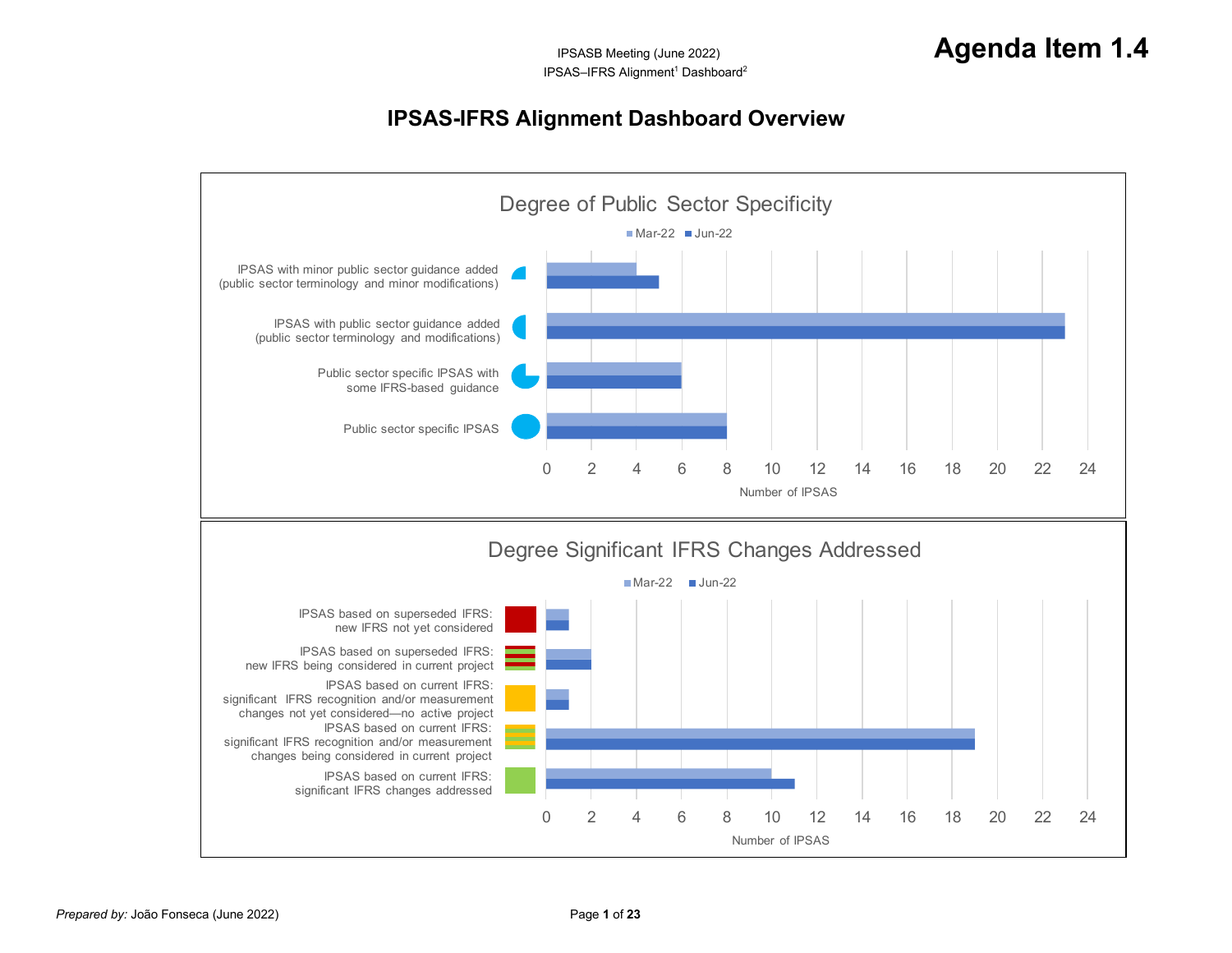## <span id="page-1-0"></span>**CONTENTS**

## **Alignment Impact of Key Changes Since March 2022**

### **IPSASB's Pronouncements:**

 IPSAS 44, *Non-current Assets Held for Sale and Discontinued Operations* (May 2022)—Alignment with IFRS 5, *Non-current Assets Held for Sale and Discontinued Operations*, with minor public sector modifications.

## **IASB's Pronouncements:**

The term 'alignment' refers to the formal processes the IPSASB follows to assess the applicability of IFRS and/or GFS requirements when developing pronouncements which faithfully represent the "<br>economic substance of trans the public sector context.

<sup>2</sup> Staff assessment

.

Key: IPSAS = International Public Sector Accounting Standard; RPG = Recommended Practice Guideline; IFRIC = International Financial Reporting Interpretation Committee; IFRS = International Financial Reporting Standard; IAS = International Accounting Standard; PS = Practice Statement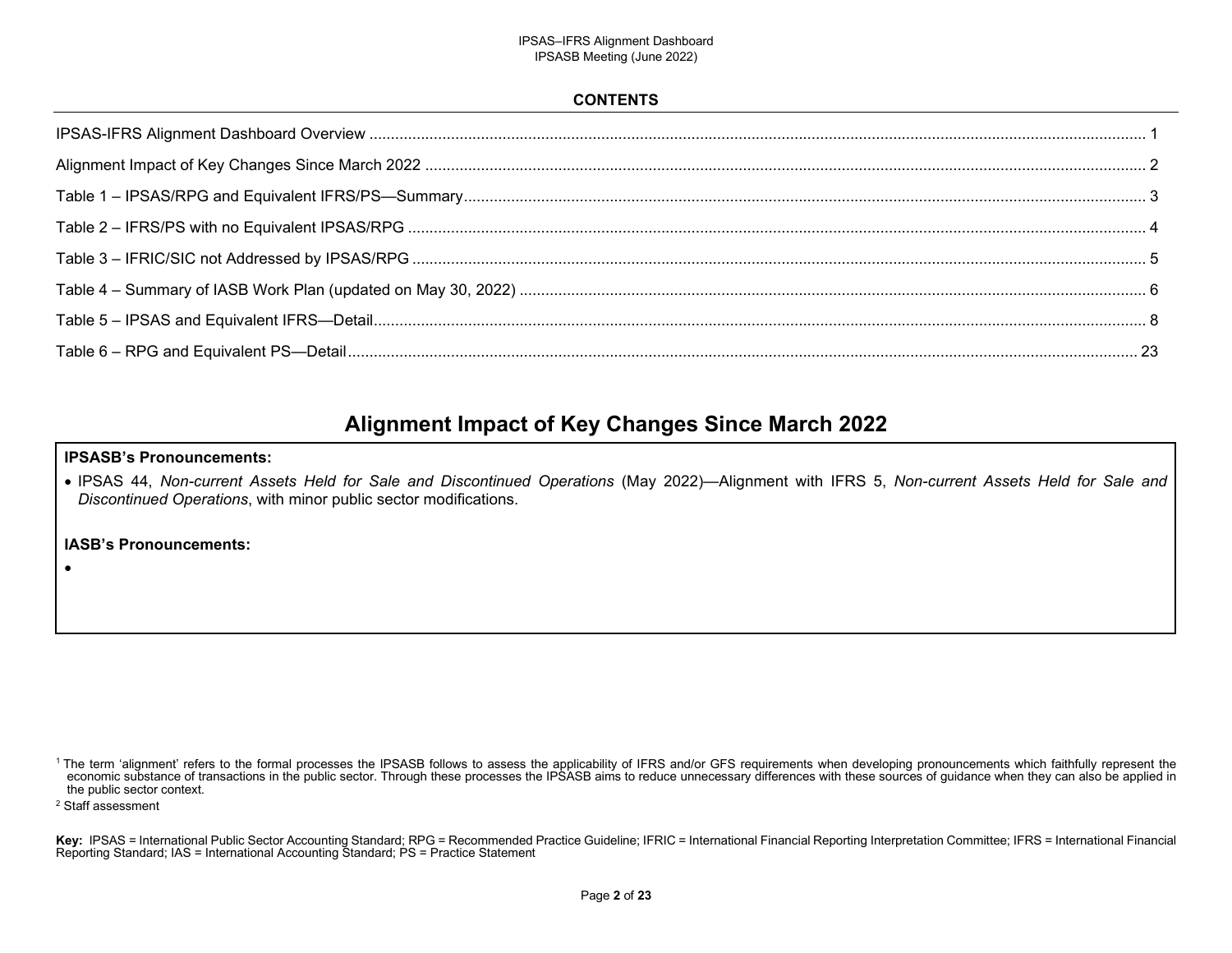|                                                                                 |                            | סוטוס ו       | <b>UNUIN U AIN LYL</b>                                                                          |
|---------------------------------------------------------------------------------|----------------------------|---------------|-------------------------------------------------------------------------------------------------|
| <b>IPSAS/RPG</b>                                                                | <b>IFRS/PS</b>             | <b>Status</b> | <b>IPSAS/RPG</b>                                                                                |
| 1, Presentation of Financial<br><b>Statements</b>                               | IAS <sub>1</sub>           |               | 21, Impairment of Non-Cash-<br><b>Generating Assets</b>                                         |
| 2. Cash Flow Statements                                                         | IAS <sub>7</sub>           |               | 22, Disclosure of Financial<br><b>Information about the General</b><br><b>Government Sector</b> |
| 3. Accounting Policies, Changes<br>in Accounting Estimates and<br><b>Errors</b> | IAS <sub>8</sub>           |               | 23, Revenue from Non-Exchange<br><b>Transactions (Taxes and Transfers)</b>                      |
| 4. The Effects of Changes in<br><b>Foreign Exchange Rates</b>                   | IAS 21.<br><b>IFRIC 22</b> |               | 24, Presentation of Budget<br><b>Information in Financial Statements</b>                        |
| 5, Borrowing Costs                                                              | <b>IAS 23</b>              |               | 26, Impairment of Cash-Generating<br><b>Assets</b>                                              |
| 9, Revenue from Exchange<br><b>Transactions</b>                                 | <b>IAS 18</b>              |               | 27, Agriculture                                                                                 |
| 10, Financial Reporting in<br><b>Hyperinflationary Economies</b>                | <b>IAS 29</b>              |               | 28, Financial Instruments:<br><b>Presentation</b>                                               |
| 11, Construction Contracts                                                      | <b>IAS 11</b>              |               | 29, Financial Instruments:<br><b>Recognition and Measurement</b>                                |
| 12, <i>Inventories</i>                                                          | IAS <sub>2</sub>           |               | 30, Financial Instruments:<br><b>Disclosures</b>                                                |
| 14, Events after the Reporting<br>Date                                          | <b>IAS 10</b>              |               | 31, Intangible Assets                                                                           |
| 16, Investment Property                                                         | <b>IAS 40</b>              |               | 32, Service Concession<br><b>Arrangements: Grantor</b>                                          |
| 17, Property, Plant, and<br><b>Equipment</b>                                    | <b>IAS 16</b>              |               | 33, First-time Adoption of Accrual<br><b>Basis IPSASs</b>                                       |
| 18, Segment Reporting                                                           | <b>IAS 14</b>              |               | 34, Separate Financial Statements                                                               |
| 19, Provisions, Contingent<br><b>Liabilities and Contingent Assets</b>          | <b>IAS 37</b>              |               | 35, Consolidated Financial<br><b>Statements</b>                                                 |
| 20, Related Party Disclosures                                                   | <b>IAS 24</b>              |               | 36, Investments in Associates and<br>$Ioint V_{\alpha}$                                         |

## <span id="page-2-27"></span><span id="page-2-26"></span><span id="page-2-25"></span><span id="page-2-24"></span><span id="page-2-14"></span><span id="page-2-13"></span><span id="page-2-12"></span><span id="page-2-11"></span><span id="page-2-10"></span><span id="page-2-9"></span><span id="page-2-8"></span>**Table 1 – IPSAS/RPG and Equivalent IFRS/PS—Summary**

<span id="page-2-29"></span><span id="page-2-28"></span><span id="page-2-15"></span>

| <b>IPSAS/RPG</b>                                                             | <b>IFRS/PS</b>                 | Status | <b>IPSAS/RPG</b>                                                                                | <b>IFRS/PS</b>                | <b>Status</b> | <b>IPSAS/RPG</b>                                                                   | <b>IFRS/PS</b>                              | <b>Status</b> |
|------------------------------------------------------------------------------|--------------------------------|--------|-------------------------------------------------------------------------------------------------|-------------------------------|---------------|------------------------------------------------------------------------------------|---------------------------------------------|---------------|
| Presentation of Financial<br>tements                                         | IAS <sub>1</sub>               |        | 21, Impairment of Non-Cash-<br><b>Generating Assets</b>                                         | <b>IAS 36</b>                 |               | 37, Joint Arrangements                                                             | IFRS 11                                     |               |
| Cash Flow Statements                                                         | IAS <sub>7</sub>               |        | 22, Disclosure of Financial<br><b>Information about the General</b><br><b>Government Sector</b> |                               |               | 38, Disclosure of Interests in Other<br><b>Entities</b>                            | IFRS 12                                     |               |
| <b>Accounting Policies, Changes</b><br>ccounting Estimates and<br><u>ors</u> | IAS <sub>8</sub>               |        | 23, Revenue from Non-Exchange<br><b>Transactions (Taxes and Transfers)</b>                      |                               |               | 39, Employee Benefits                                                              | <b>IAS 19</b>                               |               |
| The Effects of Changes in<br>eign Exchange Rates                             | IAS 21,<br>IFRIC <sub>22</sub> |        | 24, Presentation of Budget<br><b>Information in Financial Statements</b>                        |                               |               | 40, Public Sector Combinations                                                     | IFRS <sub>3</sub>                           |               |
| <b>Borrowing Costs</b>                                                       | <b>IAS 23</b>                  |        | 26, Impairment of Cash-Generating<br><b>Assets</b>                                              | <b>IAS 36</b>                 |               | 41, Financial Instruments                                                          | IFRS 9,<br>IFRIC 16,<br>IFRIC 19            |               |
| Revenue from Exchange<br><i><b>nsactions</b></i>                             | <b>IAS 18</b>                  | ≜      | 27, Agriculture                                                                                 | <b>IAS 41</b>                 |               | 42, Social Benefits                                                                |                                             |               |
| <b>Financial Reporting in</b><br>erinflationary Economies                    | <b>IAS 29</b>                  |        | 28, Financial Instruments:<br><b>Presentation</b>                                               | IAS 32,<br>IFRIC <sub>2</sub> |               | 43, Leases                                                                         | IFRS 16                                     |               |
| <b>Construction Contracts</b>                                                | <b>IAS 11</b>                  | I      | 29, Financial Instruments:<br><b>Recognition and Measurement</b>                                | IAS 39,<br>IFRIC 16           |               | 44, Non-Current Assets Held for<br><b>Sale and Discontinued Operations</b>         | IFRS <sub>5</sub>                           |               |
| <i><u><b>Inventories</b></u></i>                                             | IAS <sub>2</sub>               |        | 30, Financial Instruments:<br><b>Disclosures</b>                                                | IFRS <sub>7</sub>             |               |                                                                                    |                                             |               |
| <b>Events after the Reporting</b>                                            | <b>IAS 10</b>                  |        | 31, Intangible Assets                                                                           | IAS 38,<br><b>SIC 32</b>      |               | <b>Financial Reporting under the Cash</b><br><b>Basis of Accounting</b>            |                                             |               |
| <b>Investment Property</b>                                                   | <b>IAS 40</b>                  |        | 32, Service Concession<br><b>Arrangements: Grantor</b>                                          | IFRIC 12,<br><b>SIC 29</b>    |               |                                                                                    |                                             |               |
| Property, Plant, and<br><i><b>iipment</b></i>                                | <b>IAS 16</b>                  |        | 33, First-time Adoption of Accrual<br><b>Basis IPSASs</b>                                       | IFRS <sub>1</sub>             |               | RPG 1, Reporting on the Long-Term<br><b>Sustainability of an Entity's Finances</b> |                                             |               |
| <b>Segment Reporting</b>                                                     | <b>IAS 14</b>                  |        | 34, Separate Financial Statements                                                               | <b>IAS 27</b>                 |               | <b>RPG 2, Financial Statement</b><br><b>Discussion and Analysis</b>                | PS <sub>1</sub><br>Management<br>Commentary |               |
| <b>Provisions. Contingent</b><br>bilities and Contingent Assets              | <b>IAS 37</b>                  |        | 35, Consolidated Financial<br><b>Statements</b>                                                 | IFRS 10                       |               | <b>RPG 3, Reporting Service</b><br><b>Performance Information</b>                  |                                             |               |
| <b>Related Party Disclosures</b>                                             | <b>IAS 24</b>                  |        | 36, Investments in Associates and<br><b>Joint Ventures</b>                                      | <b>IAS 28</b>                 |               |                                                                                    |                                             |               |

<span id="page-2-23"></span><span id="page-2-22"></span><span id="page-2-21"></span><span id="page-2-7"></span><span id="page-2-6"></span><span id="page-2-5"></span><span id="page-2-4"></span><span id="page-2-3"></span><span id="page-2-2"></span><span id="page-2-1"></span><span id="page-2-0"></span>

|               | <b>IFRS/PS</b>                   | <b>Status</b> | <b>IPSAS/RPG</b>                                                           | <b>IFRS/PS</b>                          | <b>Status</b> |
|---------------|----------------------------------|---------------|----------------------------------------------------------------------------|-----------------------------------------|---------------|
|               | <b>IAS 36</b>                    |               | 37, Joint Arrangements                                                     | IFRS 11                                 |               |
|               |                                  |               | 38, Disclosure of Interests in Other<br><b>Entities</b>                    | IFRS 12                                 |               |
| nge<br>sfers) |                                  |               | 39, Employee Benefits                                                      | <b>IAS 19</b>                           |               |
| nents         |                                  |               | 40, Public Sector Combinations                                             | IFRS <sub>3</sub>                       |               |
| rating        | <b>IAS 36</b>                    |               | 41, Financial Instruments                                                  | IFRS 9,<br>IFRIC 16.<br><b>IFRIC 19</b> |               |
|               | <b>IAS 41</b>                    |               | 42, Social Benefits                                                        |                                         |               |
|               | <b>IAS 32.</b><br><b>IFRIC 2</b> |               | 43, Leases                                                                 | IFRS 16                                 |               |
|               | IAS 39,<br>IFRIC 16              |               | 44, Non-Current Assets Held for<br><b>Sale and Discontinued Operations</b> | <b>IFRS5</b>                            |               |
|               |                                  |               |                                                                            |                                         |               |

<span id="page-2-20"></span><span id="page-2-19"></span><span id="page-2-18"></span><span id="page-2-17"></span><span id="page-2-16"></span>

| <b>Financial Reporting under the Cash</b> | - |  |
|-------------------------------------------|---|--|
| <b>Basis of Accounting</b>                |   |  |

<span id="page-2-37"></span><span id="page-2-36"></span><span id="page-2-35"></span><span id="page-2-34"></span><span id="page-2-33"></span><span id="page-2-32"></span><span id="page-2-31"></span><span id="page-2-30"></span>

| RPG 1, Reporting on the Long-Term<br><b>Sustainability of an Entity's Finances</b> |                                             |  |
|------------------------------------------------------------------------------------|---------------------------------------------|--|
| <b>RPG 2, Financial Statement</b><br><b>Discussion and Analysis</b>                | PS <sub>1</sub><br>Management<br>Commentary |  |
| RPG 3, Reporting Service<br><b>Performance Information</b>                         |                                             |  |

<span id="page-2-41"></span><span id="page-2-40"></span><span id="page-2-39"></span><span id="page-2-38"></span>Note: The IPSASB views the Cash Basis IPSAS as an important steppingstone on the journey to full accrual accounting rather than an end in itself.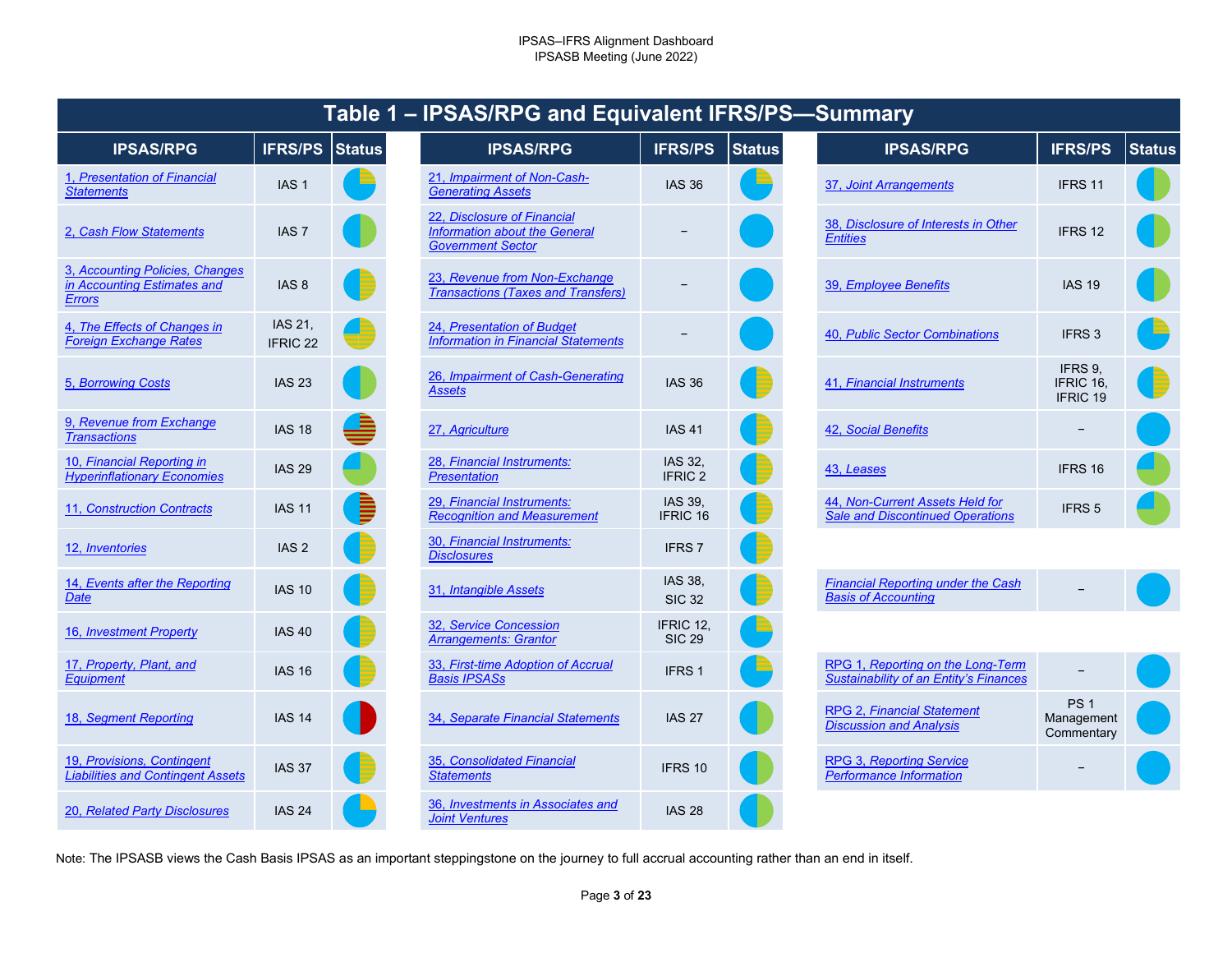<span id="page-3-0"></span>

| Table 2 – IFRS/PS with no Equivalent IPSAS/RPG <sup>12</sup>         |               |                                                                                                                                                                                                                         |  |                                                                                              |               |                                                                                                                                                                                                                                                                                 |  |  |
|----------------------------------------------------------------------|---------------|-------------------------------------------------------------------------------------------------------------------------------------------------------------------------------------------------------------------------|--|----------------------------------------------------------------------------------------------|---------------|---------------------------------------------------------------------------------------------------------------------------------------------------------------------------------------------------------------------------------------------------------------------------------|--|--|
| <b>IFRS</b>                                                          | <b>Status</b> | <b>Comments</b>                                                                                                                                                                                                         |  | <b>IAS/PS</b>                                                                                | <b>Status</b> | <b>Comments</b>                                                                                                                                                                                                                                                                 |  |  |
| <b>IFRS 2 Share-based Payment</b>                                    |               | Entities reporting on IPSAS basis<br>generally do not give share-based<br>payment compensation.                                                                                                                         |  | IAS 12 Income Taxes                                                                          |               | Entities reporting on IPSAS basis<br>generally do not pay income taxes.                                                                                                                                                                                                         |  |  |
| IFRS 6 Exploration for and Evaluation of<br><b>Mineral Resources</b> |               | IPSASB Natural Resources project -<br>proposal to develop aligned IPSAS as<br>part of the project.                                                                                                                      |  | IAS 20 Accounting for Government<br><b>Grants and Disclosure of Government</b><br>Assistance |               | Being considered through IPSASB<br>Revenue project.                                                                                                                                                                                                                             |  |  |
| <b>IFRS 13 Fair Value Measurement</b>                                |               | IPSASB Measurement project -<br>analysis of ED 77 comments in<br>progress. March Board decision to<br>include Fair Value as defined in IFRS<br>13 in both IPSASB CF and final<br>Measurement IPSAS.                     |  | IAS 26 Accounting and Reporting by<br><b>Retirement Benefit Plans</b>                        |               | <b>IPSASB Retirement Benefit Plans</b><br>project - issued for comment as<br>ED 82.                                                                                                                                                                                             |  |  |
| <b>IFRS 14 Regulatory Deferral Accounts</b>                          |               | Monitoring development of ongoing<br>IASB project Rate-regulated Activities.                                                                                                                                            |  | IAS 33 Earnings per Share                                                                    |               | Public sector entities generally do<br>not issue equity.                                                                                                                                                                                                                        |  |  |
| <b>IFRS 17 Insurance Contracts</b>                                   |               | Option to use IFRS 17 directly<br>included in IPSAS 42, Social Benefits.                                                                                                                                                |  | IAS 34 Interim Financial Reporting                                                           |               | Limited interest given current<br>priority to get governments onto<br>accrual-based end year reporting.                                                                                                                                                                         |  |  |
| <b>IFRS for SMEs</b>                                                 |               | The IPSASB has agreed to add a<br>project on Differential Reporting as a<br>result of its Mid-Period Work Program<br>Consultation. Research and scoping<br>activities related to this project will<br>commence in 2022. |  | Practice Statement 2: Making Materiality<br><b>Judgements</b>                                |               | The IPSASB agreed to add this<br>project as a pre-commitment to<br>consider starting work in 2023 as<br>other projects on the IPSASB's<br>work program are completed and<br>resources become available.<br><b>IPSASB staff issued a Questions</b><br>and Answers on Materiality |  |  |

<sup>1</sup> Staff assessment

 $^2$  Consequential amendments from IFRS with purple and white legend will only be considered if the IPSASB undertakes the project.

### *Alignment Status:*

- 
- Being addressed in an IPSASB's active/committed project.
- IPSASB pre-committed project to start when resources are available after beginning of 2023.
- Not in current IPSASB's work plan.
- $\boxtimes$ Not relevant to the entities reporting on IPSAS basis.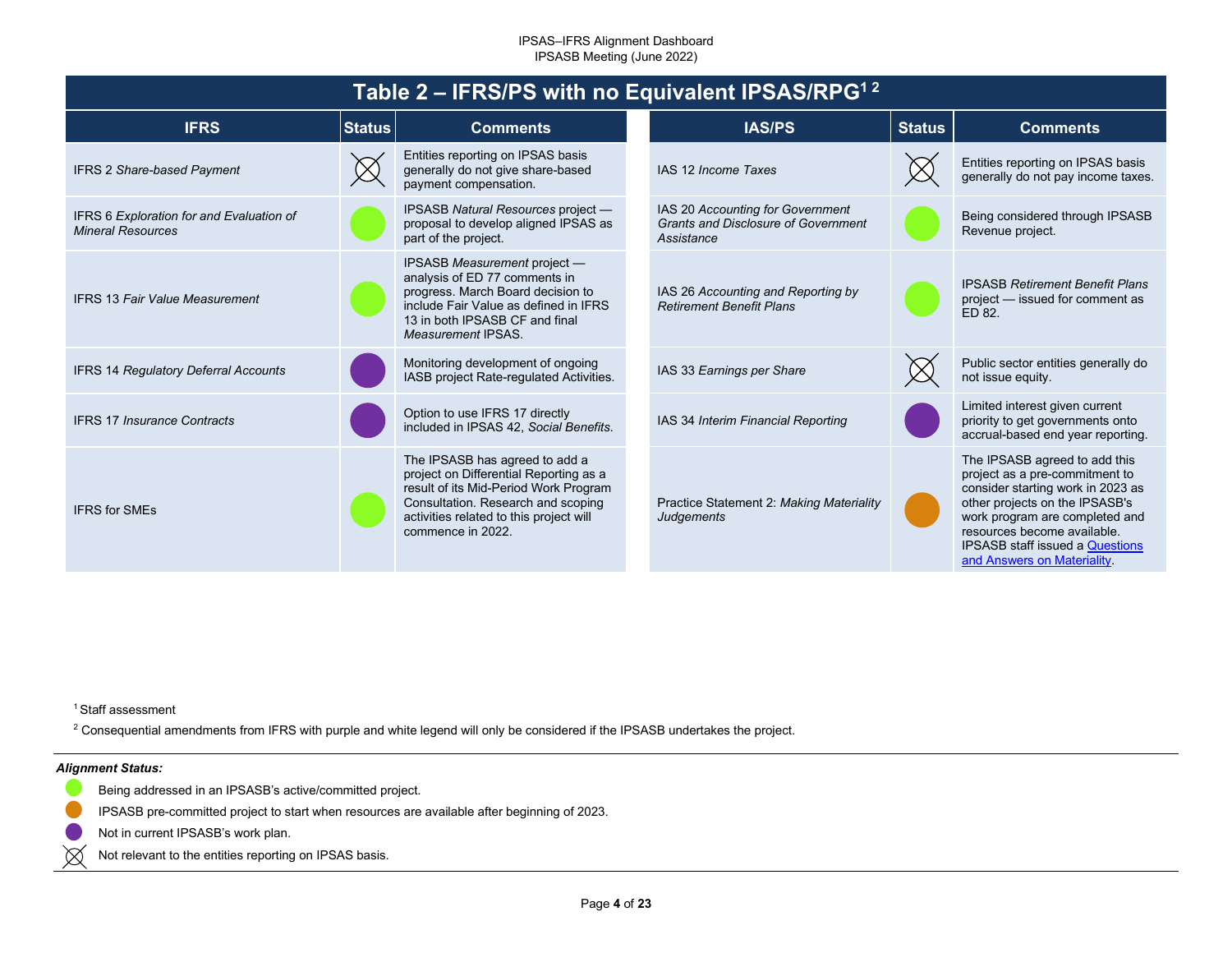<span id="page-4-0"></span>

|                                                                                                                            |               |                                                                                              | Table 3 - IFRIC/SIC not Addressed by IPSAS/RPG                                               |               |                                                                                                                         |
|----------------------------------------------------------------------------------------------------------------------------|---------------|----------------------------------------------------------------------------------------------|----------------------------------------------------------------------------------------------|---------------|-------------------------------------------------------------------------------------------------------------------------|
| <b>IFRIC</b>                                                                                                               | <b>Status</b> | <b>Comments</b>                                                                              | <b>SIC</b>                                                                                   | <b>Status</b> | <b>Comments</b>                                                                                                         |
| IFRIC 1, Changes in Existing Decommissioning,<br><b>Restoration and Similar Liabilities</b>                                |               | The IPSASB has not considered<br>the applicability of IFRIC 1 to<br>public sector entities.  | SIC-7, Introduction of the Euro                                                              |               | The IPSASB has not considered<br>the applicability of SIC 7 to public<br>sector entities.                               |
| IFRIC 5, Rights to Interests arising from<br>Decommissioning, Restoration and<br><b>Environmental Rehabilitation Funds</b> |               | The IPSASB has not considered<br>the applicability of IFRIC 5 to<br>public sector entities.  | SIC-10. Government Assistance-No<br>Specific Relation to Operating Activities                | $\boxtimes$   | The IPSASB decided to follow a<br>different approach when<br>developing IPSAS 23 and in the<br>current Revenue project. |
| IFRIC 6, Liabilities arising from Participating in a<br>Specific Market-Waste Electrical and Electronic<br>Equipment       |               | The IPSASB has not considered<br>the applicability of IFRIC 6 to<br>public sector entities.  | SIC-25, Income Taxes-Changes in the<br>Tax Status of an Entity or its<br><b>Shareholders</b> |               | Entities reporting on IPSAS basis<br>generally do not pay income taxes.                                                 |
| IFRIC 7, Applying the Restatement Approach<br>under IAS 29 Financial Reporting in<br><b>Hyperinflationary Economies</b>    |               | The IPSASB has not considered<br>the applicability of IFRIC 7 to<br>public sector entities.  |                                                                                              |               |                                                                                                                         |
| IFRIC 10, Interim Financial Reporting and<br>Impairment                                                                    |               | The IPSASB has not considered<br>the applicability of IFRIC 10 to<br>public sector entities. |                                                                                              |               |                                                                                                                         |
| IFRIC 14, IAS 19-The Limit on a Defined<br>Benefit Asset, Minimum Funding Requirements<br>and their Interaction            |               | The IPSASB has not considered<br>the applicability of IFRIC 14 to<br>public sector entities. |                                                                                              |               |                                                                                                                         |
| IFRIC 17, Distributions of Non-cash Assets to<br>Owners                                                                    |               | Next Improvements to IPSAS<br>project                                                        |                                                                                              |               |                                                                                                                         |
| IFRIC 20, Stripping Costs in the Production<br>Phase of a Surface Mine                                                     |               | <b>IPSASB Natural Resources project</b>                                                      |                                                                                              |               |                                                                                                                         |
| IFRIC 21, Levies                                                                                                           |               | <b>IPSASB Transfer Expenses</b><br>project                                                   |                                                                                              |               |                                                                                                                         |
| IFRIC 23, Uncertainty over Income Tax<br><b>Treatments</b>                                                                 |               | Entities reporting on IPSAS basis<br>generally do not pay income taxes.                      |                                                                                              |               |                                                                                                                         |

### *Alignment Status:*

 $\boxtimes$ 

Being addressed in an IPSASB's active/committed project.

Not in current IPSASB's work plan.

Not relevant to the entities reporting on IPSAS basis.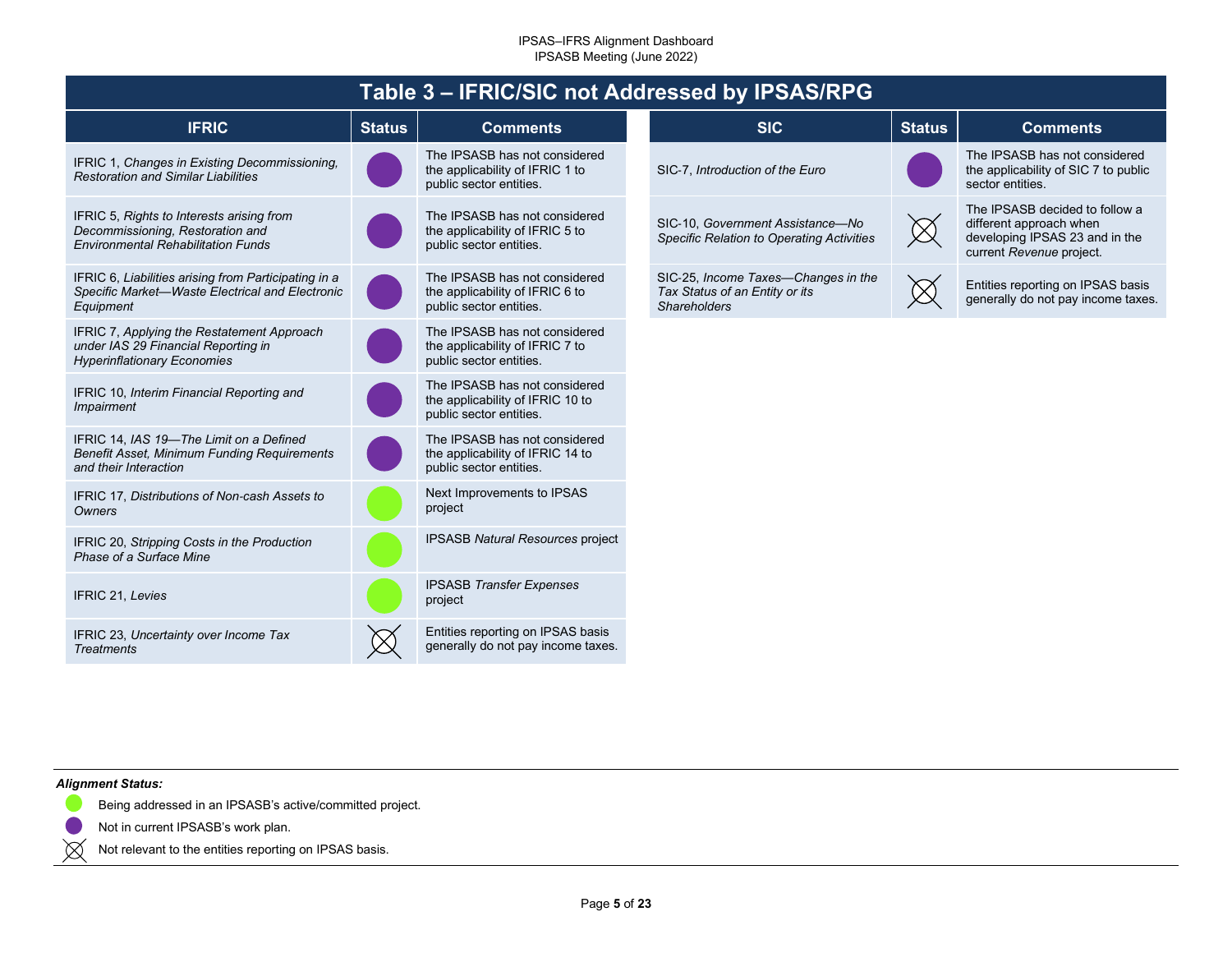<span id="page-5-0"></span>

| Table 4 – Summary of IASB Work Plan (updated on May 30, 2022)                                     |               |                                   |                          |                          |                             |                                                                 |               |                                   |             |                                                                 |                                            |
|---------------------------------------------------------------------------------------------------|---------------|-----------------------------------|--------------------------|--------------------------|-----------------------------|-----------------------------------------------------------------|---------------|-----------------------------------|-------------|-----------------------------------------------------------------|--------------------------------------------|
|                                                                                                   |               | <b>Standard-Setting Projects</b>  |                          |                          | <b>Maintenance Projects</b> |                                                                 |               |                                   |             |                                                                 |                                            |
| <b>Title</b>                                                                                      | <b>Status</b> | <b>Publication</b><br><b>Date</b> |                          | IFRS/<br><b>PS</b>       | <b>IPSAS/</b><br><b>RPG</b> | <b>Title</b>                                                    | <b>Status</b> | <b>Publication</b><br><b>Date</b> |             | IFRS/<br><b>PS</b>                                              | <b>IPSAS/</b><br><b>RPG</b>                |
| <b>Contractual Cash Flow Characteristics</b><br>of Financial Assets (Amendments to<br>IFRS 9)     |               | <b>ED</b>                         | $\blacksquare$           | IFRS 9                   | <b>IPSAS 41</b>             | <b>Lack of Exchangeability</b><br>(Amendments to IAS 21)        |               | <b>DPD</b>                        | 07/<br>2022 | <b>IAS 21</b>                                                   | <b>IPSAS4</b>                              |
| <b>Disclosure Initiative-Subsidiaries</b><br>without Public Accountability:<br><b>Disclosures</b> |               | <b>DPD</b>                        | 06/<br>2022              | Several<br><b>IFRS</b>   | Several<br><b>IPSAS</b>     | Lease Liability in a Sale and<br>Leaseback                      |               | <b>IFRS</b><br>Amendme<br>nt      | Q3/<br>2021 | IFRS 16                                                         | <b>IPSAS 43</b>                            |
| <b>Disclosure Initiative-Targeted</b><br><b>Standards-level Review of</b><br><b>Disclosures</b>   |               | <b>ED</b><br>Feedback             | 05/<br>2022              | <b>IAS 19</b><br>IFRS 13 | IPSAS 39<br><b>ED 77</b>    | Non-current Liabilities with Covenants<br>(Amendments to IAS 1) |               | <b>ED</b><br>Feedback             | 06/<br>2022 | IAS <sub>1</sub>                                                | <b>IPSAS1</b>                              |
| <b>Dynamic Risk Management</b>                                                                    |               | <b>DPD</b>                        | 05/<br>2022              | <b>IAS 39</b>            | <b>IPSAS 29</b>             | Provisions-Targeted Improvements                                |               | <b>DPD</b>                        |             | Conceptual<br>Framework<br><b>IAS 37</b><br>IFRIC <sub>21</sub> | Conceptual<br>Framework<br><b>IPSAS 19</b> |
| <b>Financial Instruments with</b><br><b>Characteristics of Equity</b>                             |               | <b>ED</b>                         | $\overline{\phantom{a}}$ | <b>IAS 32</b>            | <b>IPSAS 28</b>             | <b>Supplier Finance Arrangements</b>                            |               | <b>ED</b><br>Feedback             | 06/<br>2022 | IAS <sub>7</sub><br><b>IFRS7</b>                                | <b>IPSAS 2</b><br><b>IPSAS 30</b>          |
| <b>Management Commentary</b>                                                                      |               | <b>DPD</b>                        |                          | PS <sub>1</sub>          | RPG <sub>2</sub>            |                                                                 |               |                                   |             |                                                                 |                                            |
| <b>Primary Financial Statements</b>                                                               |               | <b>IFRS</b><br>Standard           |                          | IAS <sub>1</sub>         | <b>IPSAS1</b>               |                                                                 |               |                                   |             |                                                                 |                                            |
| <b>Rate-regulated Activities</b>                                                                  |               | <b>IFRS</b><br>Standard           |                          |                          |                             |                                                                 |               |                                   |             |                                                                 |                                            |
| <b>Second Comprehensive Review of</b><br>the IFRS for SMEs Standard                               |               | <b>ED</b>                         | Q3/<br>2022              | IFRS for<br><b>SMSs</b>  |                             |                                                                 |               |                                   |             |                                                                 |                                            |

Key: CM = Core Model; DP = Discussion Paper; DPD = Decide Project Direction; ED = Exposure Draft; RFI = Request for Information; RR = Review Research; PS = Practice Statement;

[https://www](https://www.ifrs.org/projects/work-plan/).[ifrs](https://www.ifrs.org/projects/work-plan/).[org/projects/work](https://www.ifrs.org/projects/work-plan/)-[plan/](https://www.ifrs.org/projects/work-plan/)

### *Alignment Status:*

**The size of the circle reflects its relative importance to the public sector: big circle—more important; small circle—less important** 

- Impacts on a current IPSAS/RPG.
- Will be addressed in IPSASB's active project.
- Not in current IPSASB work plan.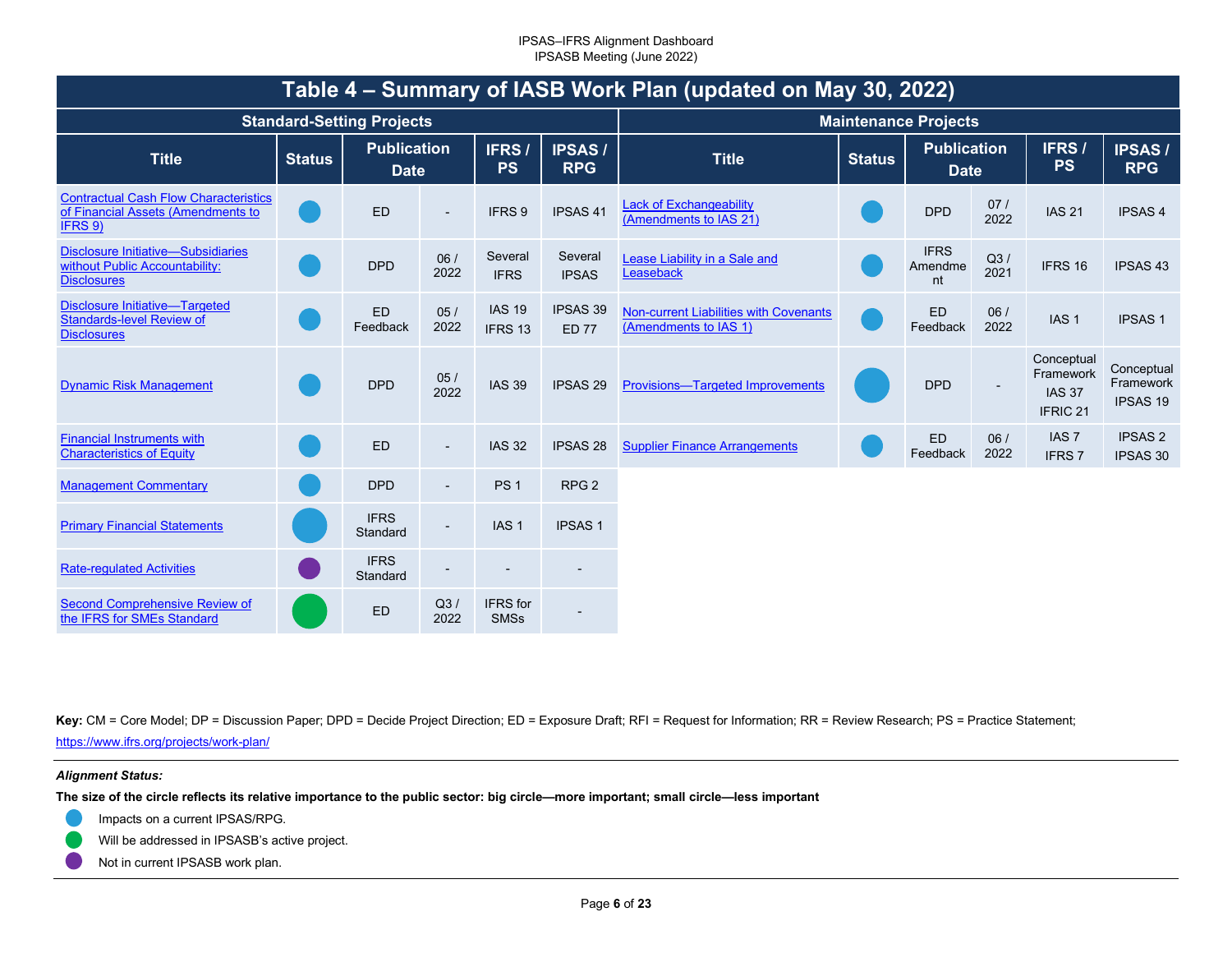|                                                                                                             | Table 4 – Summary of IASB Work Plan (updated on May 30, 2022) |                                   |             |                                              |                                                       |                                                                                                                                                  |               |                                   |             |                                                         |                                    |
|-------------------------------------------------------------------------------------------------------------|---------------------------------------------------------------|-----------------------------------|-------------|----------------------------------------------|-------------------------------------------------------|--------------------------------------------------------------------------------------------------------------------------------------------------|---------------|-----------------------------------|-------------|---------------------------------------------------------|------------------------------------|
|                                                                                                             |                                                               | <b>Research Projects</b>          |             |                                              |                                                       |                                                                                                                                                  |               | <b>Application Questions</b>      |             |                                                         |                                    |
| <b>Title</b>                                                                                                | <b>Status</b>                                                 | <b>Publication</b><br><b>Date</b> |             | <b>IFRS</b><br><b>PS</b>                     | <b>IPSAS/</b><br><b>RPG</b>                           | <b>Title</b>                                                                                                                                     | <b>Status</b> | <b>Publication</b><br><b>Date</b> |             | <b>IFRS/</b><br><b>PS</b>                               | <b>IPSAS/</b><br><b>RPG</b>        |
| <b>Business Combinations under</b><br><b>Common Control</b>                                                 |                                                               | <b>DPD</b>                        |             |                                              | <b>IPSAS 40</b>                                       | <b>Cash Received via Electronic</b><br><b>Transfer as Settlement for a Financial</b><br>Asset (IFRS 9)                                           |               | <b>TADF</b>                       | 06/<br>2022 | IFRS 9                                                  | <b>IPSAS 41</b>                    |
| <b>Equity Method</b>                                                                                        |                                                               | <b>DPD</b>                        |             |                                              | $\overline{\phantom{a}}$                              | <b>Lessor Forgiveness of Lease</b><br>Payments (IFRS 9 and IFRS 16)                                                                              |               | <b>TADF</b>                       | Q3/<br>2022 | IFRS 9<br>IFRS 16                                       | <b>IPSAS 41</b><br><b>IPSAS 43</b> |
| <b>Extractive Activities</b>                                                                                |                                                               | <b>DPD</b>                        | 07/<br>2022 | IFRS 6                                       | Natural<br><b>Resources</b><br>project                | <b>Negative Low Emission Vehicle</b><br>Credits (IAS 37)                                                                                         |               | <b>TADF</b>                       | 06/<br>2022 | <b>IAS 37</b>                                           | <b>IPSAS 19</b>                    |
| <b>Goodwill and Impairment</b>                                                                              |                                                               | <b>DPD</b>                        | H2/<br>2022 | IFRS <sub>3</sub><br><b>IAS 36</b>           | <b>IPSAS 21</b><br><b>IPSAS 26</b><br><b>IPSAS 40</b> | <b>Special Purpose Acquisition</b><br>Companies (SPAC): Accounting for<br><b>Warrants at Acquisition</b>                                         |               | <b>TADF</b>                       | Q3/<br>2022 | <b>IAS 32</b><br>IFRS <sub>3</sub><br>IFRS <sub>2</sub> | <b>IPSAS 28</b><br><b>IPSAS 40</b> |
| Post-implementation Review of<br>IFRS 10, IFRS 11 and IFRS 12                                               |                                                               | Feedback<br>Statement             | 06/<br>2022 | <b>IFRS 10,</b><br>IFRS 11<br>and<br>IFRS 12 | <b>IPSAS 35</b><br><b>IPSAS 37</b><br><b>IPSAS 38</b> | <b>Special Purpose Acquisition</b><br>Companies (SPAC): Classification of<br><b>Public Shares as Financial Liabilities</b><br>or Equity (IAS 32) |               | <b>TADF</b>                       | Q3/<br>2022 | <b>IAS 32</b>                                           | <b>IPSAS 28</b>                    |
| <b>Review</b><br>Post-implementation<br>_of<br><b>IFRS</b><br>9-Classification<br>and<br><b>Measurement</b> |                                                               | Feedback<br>Statement             | H2/<br>2022 | IFRS 9                                       | <b>IPSAS41</b>                                        | <b>Transfer of Insurance Coverage under</b><br>a Group of Annuity Contracts<br>(IFRS 17)                                                         |               | <b>DPD</b>                        | 06/<br>2022 | IFRS 17                                                 |                                    |

Key: CM = Core Model; DP = Discussion Paper; DPD = Decide Project Direction; ED = Exposure Draft; RFI = Request for Information; RR = Review Research; PS = Practice Statement; TADF =

### Tentative Agenda Decision Feedback

[https://www](https://www.ifrs.org/projects/work-plan/).[ifrs](https://www.ifrs.org/projects/work-plan/).[org/projects/work](https://www.ifrs.org/projects/work-plan/)-[plan/](https://www.ifrs.org/projects/work-plan/)

### *Alignment Status:*

**The size of the circle reflects its relative importance to the public sector: big circle—more important; small circle—less important** 

- Impacts on a current IPSAS.
- Will be addressed in IPSASB's active project.
- Not in current IPSASB work plan.
- $\boxtimes$ Not relevant to the entities reporting on IPSAS basis.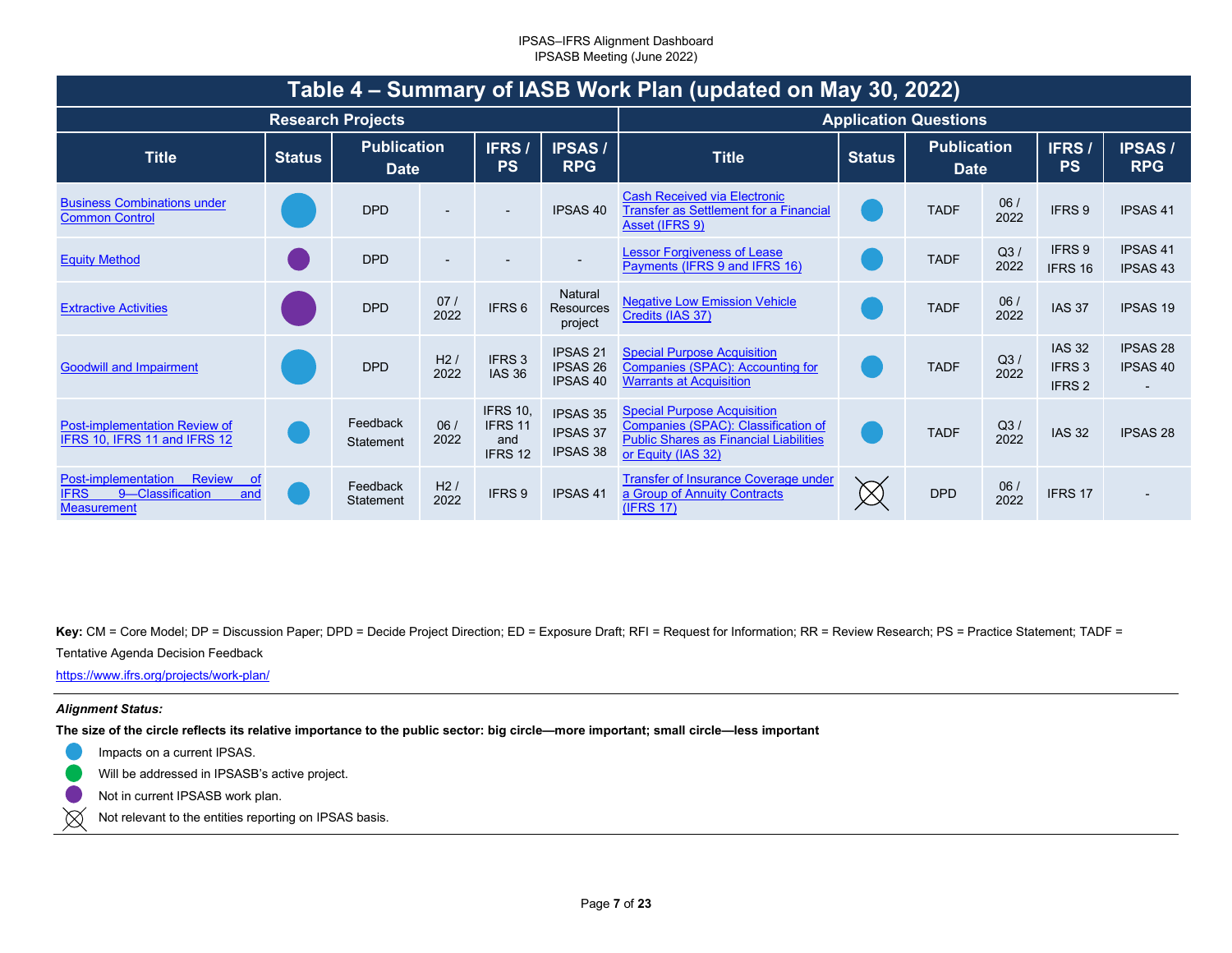<span id="page-7-1"></span><span id="page-7-0"></span>

|                                                | Table 5 - IPSAS and Equivalent IFRS-Detail        |               |                                                                                                                                                                                                                                                                                                                                                                                                                                                                                                                                                                                                                                                                                                                                                              |                                                                                                                                                                                                                                                                                                                                                                                                                                                                                                                   |  |  |  |  |  |  |  |
|------------------------------------------------|---------------------------------------------------|---------------|--------------------------------------------------------------------------------------------------------------------------------------------------------------------------------------------------------------------------------------------------------------------------------------------------------------------------------------------------------------------------------------------------------------------------------------------------------------------------------------------------------------------------------------------------------------------------------------------------------------------------------------------------------------------------------------------------------------------------------------------------------------|-------------------------------------------------------------------------------------------------------------------------------------------------------------------------------------------------------------------------------------------------------------------------------------------------------------------------------------------------------------------------------------------------------------------------------------------------------------------------------------------------------------------|--|--|--|--|--|--|--|
| <b>IPSAS</b>                                   | <b>IFRS</b>                                       | <b>Status</b> | <b>Main Public Sector Differences</b>                                                                                                                                                                                                                                                                                                                                                                                                                                                                                                                                                                                                                                                                                                                        | <b>Significance of IFRS Amendments not yet Considered</b>                                                                                                                                                                                                                                                                                                                                                                                                                                                         |  |  |  |  |  |  |  |
|                                                | <b>Presentation of Financial Statements</b>       |               |                                                                                                                                                                                                                                                                                                                                                                                                                                                                                                                                                                                                                                                                                                                                                              |                                                                                                                                                                                                                                                                                                                                                                                                                                                                                                                   |  |  |  |  |  |  |  |
| <b>IPSAS1</b><br>(Revised<br>December<br>2006) | IAS <sub>1</sub><br>(Revised<br>December<br>2003) |               | • IPSAS 1 requires the presentation of a statement showing all changes in<br>net assets/equity.<br>• IPSAS 1 does not explicitly preclude the presentation of items of revenue<br>and expense as extraordinary items, either on the face of the statement of<br>financial performance or in the notes.<br>• IPSAS 1 uses different terminology.                                                                                                                                                                                                                                                                                                                                                                                                              | <b>Active Alignment Project</b><br><b>Measurement:</b><br>Consequential amendments from IFRS 13 Fair Value Measurement<br>Revenue:<br>Consequential amendments from IFRS 15 Revenue from Contracts with<br>Customers.                                                                                                                                                                                                                                                                                             |  |  |  |  |  |  |  |
|                                                |                                                   |               | During the development of the Conceptual Framework the IPSASB decided<br>not to include "other resources" and "other obligations" as elements of<br>financial statements (see paragraphs BC5.48-BC5.56 of the Conceptual<br>Framework). Therefore, transactions where the IASB uses the term "other<br>comprehensive income" in IPSASB literature is presented in net<br>assets/equity.<br>March 2007 - Consequential amendments from Revised IAS 23 Borrowing<br>Costs<br>September 2007 - IAS 1 Presentation of Financial Statements - Revised<br>version of IAS 1 which includes the notion of comprehensive income was not<br>adopted in IPSAS 1.<br>May 2010 - Improvements to IFRSs<br>June 2011 – Presentation of Items of Other Comprehensive Income | Improvements to IPSAS, 2023:<br>January 2020 - Classification of Liabilities as Current or Non-current<br>(Amendments to IAS 1)<br>July 2020 - Classification of Liabilities as Current or Non-current-Deferral<br>of Effective Date (Amendment to IAS 1)<br><b>Limited Scope Review of the Conceptual Framework:</b><br><b>October 2018</b> – Definition of Material (Amendments to IAS 1 and IAS 8)<br>February 2021 - Disclosure of Accounting Policies (Amendments to IAS 1<br>and IFRS Practice Statement 2) |  |  |  |  |  |  |  |
|                                                |                                                   |               | (Amendments to IAS 1)<br>June 2014 - Consequential amendments from Agriculture: Bearer Plants<br>(Amendments to IAS 16 and IAS 41)<br>December 2014 - Disclosure Initiative (Amendments to IAS 1)<br>January 2016 - Consequential amendments from Disclosure Initiative<br>(Amendments to IAS 7)                                                                                                                                                                                                                                                                                                                                                                                                                                                             | New public sector specific project prioritized for initial research and<br>scoping<br>Presentation of Financial Statements in the Public Sector.                                                                                                                                                                                                                                                                                                                                                                  |  |  |  |  |  |  |  |
|                                                |                                                   |               | January 2016 - Consequential amendments from IFRS 16, Leases                                                                                                                                                                                                                                                                                                                                                                                                                                                                                                                                                                                                                                                                                                 |                                                                                                                                                                                                                                                                                                                                                                                                                                                                                                                   |  |  |  |  |  |  |  |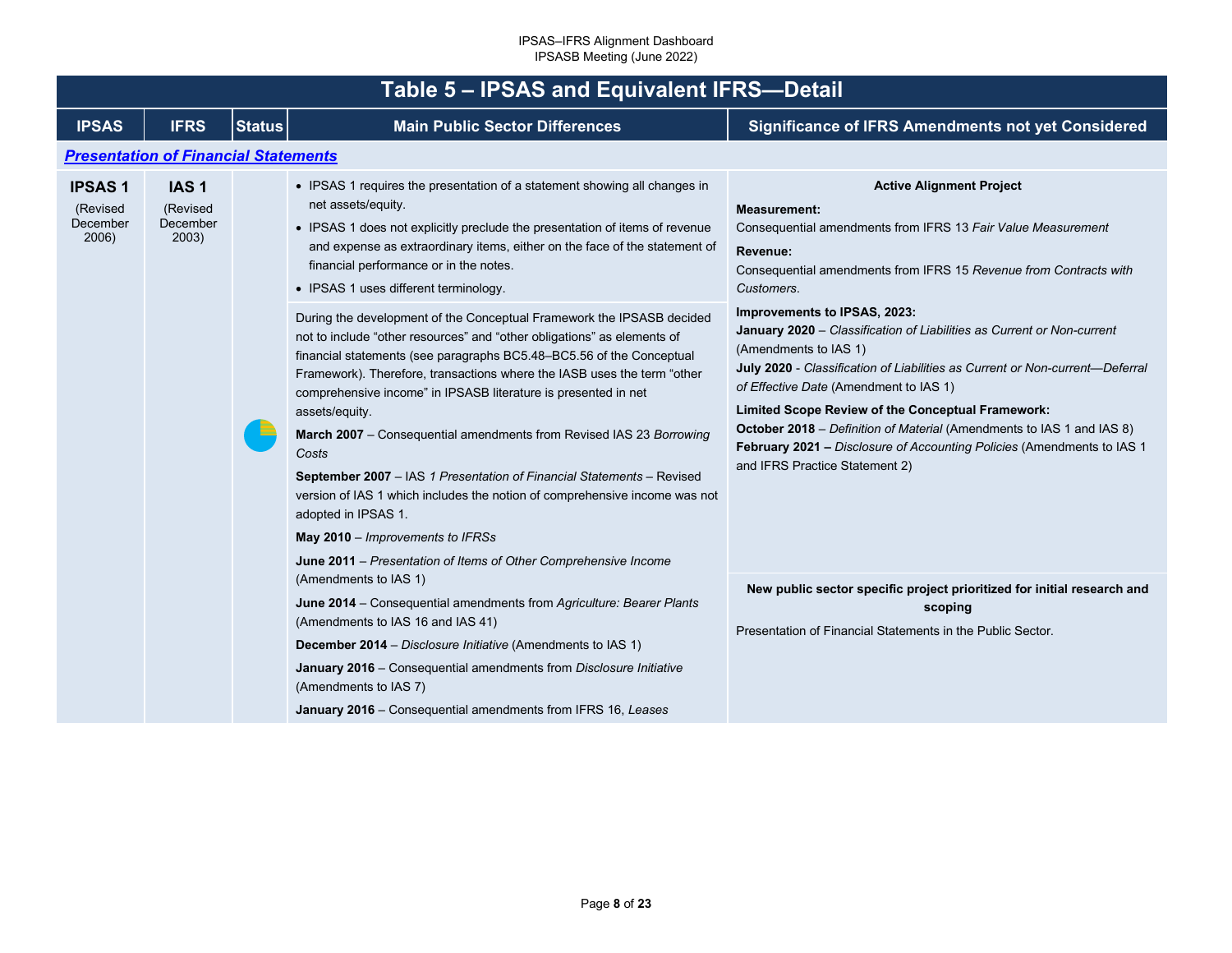<span id="page-8-3"></span><span id="page-8-2"></span>

|                                                  | <b>Table 5 - IPSAS and Equivalent IFRS-Detail</b>  |               |                                                                                                                                                             |                                                                                                                         |                                                                                                                     |  |  |  |
|--------------------------------------------------|----------------------------------------------------|---------------|-------------------------------------------------------------------------------------------------------------------------------------------------------------|-------------------------------------------------------------------------------------------------------------------------|---------------------------------------------------------------------------------------------------------------------|--|--|--|
| <b>IPSAS</b>                                     | <b>IFRS</b>                                        | <b>Status</b> | <b>Main Public Sector Differences</b>                                                                                                                       | <b>Significance of IFRS Amendments not yet Considered</b>                                                               |                                                                                                                     |  |  |  |
|                                                  | <b>Cash Flow Statements</b>                        |               |                                                                                                                                                             |                                                                                                                         |                                                                                                                     |  |  |  |
| <b>IPSAS 2</b><br>(May 2000)                     | <b>IAS 7</b><br>(December<br>1992)                 |               | • IPSAS 2 contains a different set of definitions.<br>• IPSAS 2 encourages disclosure of a reconciliation of surplus or deficit to                          | <b>Active Alignment Project</b><br>Fully updated.                                                                       |                                                                                                                     |  |  |  |
|                                                  |                                                    |               |                                                                                                                                                             | operating cash flows in the notes to the financial statements.<br>• IPSAS 2 uses different terminology.                 | Presentation - No Active Alignment Project <sup>1</sup><br>Consequential amendments from IFRS 8 Operating Segments. |  |  |  |
|                                                  |                                                    |               | <b>March 2007</b> – Consequential amendments from Revised IAS 23 Borrowing<br>Costs                                                                         | New public sector specific project prioritized for initial research and<br>scoping                                      |                                                                                                                     |  |  |  |
|                                                  |                                                    |               | <b>September 2007</b> – Consequential amendments from IAS 1 Presentation of<br><b>Financial Statements</b>                                                  | Presentation of Financial Statements in the Public Sector.                                                              |                                                                                                                     |  |  |  |
|                                                  |                                                    |               |                                                                                                                                                             |                                                                                                                         |                                                                                                                     |  |  |  |
|                                                  |                                                    |               | <b>Accounting Policies, Changes in Accounting Estimates and Errors</b>                                                                                      |                                                                                                                         |                                                                                                                     |  |  |  |
| <b>IPSAS 3</b><br>(Revised<br>December<br>0.0001 | IAS <sub>8</sub><br>(Revised<br>December<br>0.0001 |               | • IPSAS 3 contains a different set of definitions of technical terms from IAS<br>8.<br>• IPSAS 3 does not require disclosures about adjustments to basic or | <b>Active Alignment Project</b><br><b>Measurement:</b><br>Consequential amendments from IFRS 13 Fair Value Measurement. |                                                                                                                     |  |  |  |

<span id="page-8-1"></span><span id="page-8-0"></span>**Improvements to IPSAS, 2023:** 

N/A

**February 2021 –** *Definition of Accounting Estimates* (Amendments to IAS 8)

**No Active Alignment Project** 

**October 2018** – *Definition of Material* (Amendments to IAS 1 and IAS 8)

**Limited Scope Review of the Conceptual Framework:** 

## *[The Effects of Changes in Foreign Exchange Rates](#page-2-4)*

*Costs*

2006)

2003)

| <b>IPSAS4</b><br>(Revised | <b>IAS 21</b><br>(Revised<br>2003 ad<br>amended in<br>2005) |  | IPSAS 4 uses different terminology.                                                                                                                                                                                           | <b>Active Alignment Project</b><br><b>Measurement:</b><br>Consequential amendments from IFRS 13 Fair Value Measurement. |
|---------------------------|-------------------------------------------------------------|--|-------------------------------------------------------------------------------------------------------------------------------------------------------------------------------------------------------------------------------|-------------------------------------------------------------------------------------------------------------------------|
| April 2008)               |                                                             |  | September 2007 - Consequential amendments from IAS 1 Presentation of<br><b>Financial Statements</b><br>June 2011 – Consequential amendments from Presentation of Items of<br>Other Comprehensive Income (Amendments to IAS 1) |                                                                                                                         |
|                           | <b>IFRIC 22</b><br>(Amended<br>up to June<br>2018)          |  |                                                                                                                                                                                                                               | No Active Alignment Project<br>N/A                                                                                      |

diluted earnings per share. • IPSAS 3 uses different terminology.

*Financial Statements* 

**March 2007** – Consequential amendments from Revised IAS 23 *Borrowing* 

**September 2007** – Consequential amendments from IAS 1 *Presentation of* 

<sup>1</sup> Outstanding presentation-related consequential amendments do not impact on IFRS alignment categorization.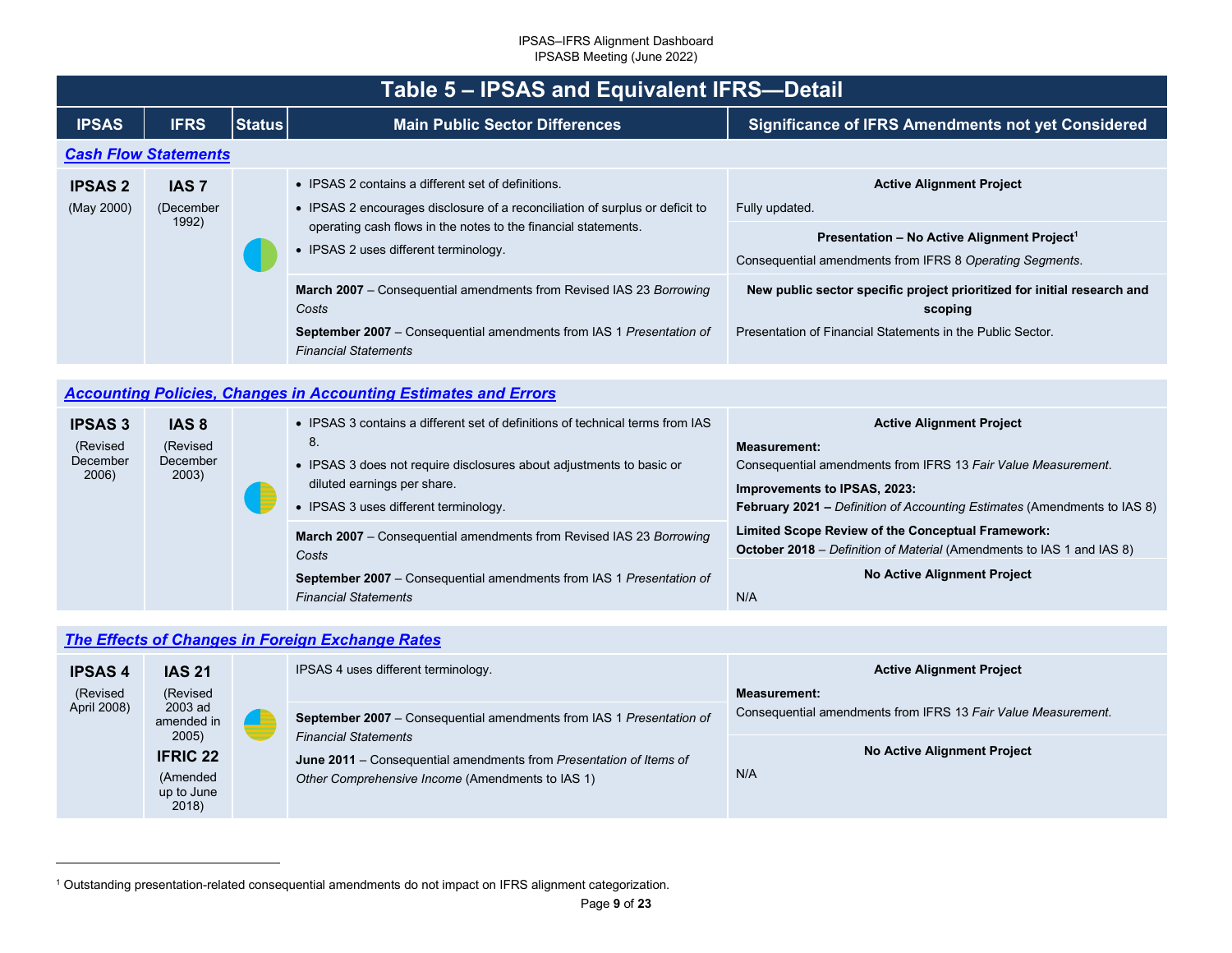<span id="page-9-2"></span><span id="page-9-1"></span><span id="page-9-0"></span>

|                              | Table 5 – IPSAS and Equivalent IFRS-Detail     |               |                                                                                                                                                                                                                                                                                                                              |                                                           |  |  |  |
|------------------------------|------------------------------------------------|---------------|------------------------------------------------------------------------------------------------------------------------------------------------------------------------------------------------------------------------------------------------------------------------------------------------------------------------------|-----------------------------------------------------------|--|--|--|
| <b>IPSAS</b>                 | <b>IFRS</b>                                    | <b>Status</b> | <b>Main Public Sector Differences</b>                                                                                                                                                                                                                                                                                        | <b>Significance of IFRS Amendments not yet Considered</b> |  |  |  |
|                              | <b>Borrowing Costs</b>                         |               |                                                                                                                                                                                                                                                                                                                              |                                                           |  |  |  |
| <b>IPSAS 5</b><br>(May 2000) | <b>IAS 23</b><br>(Revised<br>December<br>1993) |               | IPSAS 5 uses different terminology.<br>March 2007 – Revised IAS 23 Borrowing Costs that eliminated the option of<br>immediate recognition of borrowing costs as an expense.<br>May 2008 – Improvements to IFRSs<br>June 2014 – Consequential amendments from Agriculture: Bearer Plants<br>(Amendments to IAS 16 and IAS 41) | Fully updated.                                            |  |  |  |

## *[Revenue from Exchange Transactions](#page-2-6)*

| <b>IPSAS 9</b> | <b>IAS 18</b>     |   | • The title of IPSAS 9 refers exchange transactions. | <b>Active Alignment Project</b>                                                    |
|----------------|-------------------|---|------------------------------------------------------|------------------------------------------------------------------------------------|
| (July 2001)    | (Revised          | ∍ | • IPSAS 9 uses different terminology.                | Revenue:                                                                           |
|                | December<br>1993) |   |                                                      | May 2014 – IFRS 15 Revenue from Contracts with Customers replaces<br><b>IAS 18</b> |
|                |                   |   |                                                      | No Active Alignment Project                                                        |
|                |                   |   |                                                      | N/A                                                                                |

## *[Financial Reporting in Hyperinflationary Economies](#page-2-7)*

| <b>IPSAS 10</b><br>(July 2001) | <b>IAS 29</b><br>(Reformatted<br>1994) |  | • IPSAS 10 does not include guidance on the restatement of current<br>financial statements.<br>• IPSAS 10 uses different terminology.          | Fully updated. |
|--------------------------------|----------------------------------------|--|------------------------------------------------------------------------------------------------------------------------------------------------|----------------|
|                                |                                        |  | <b>September 2007</b> – Consequential amendments from IAS 1 Presentation of<br><b>Financial Statements</b><br>May 2008 – Improvements to IFRSs |                |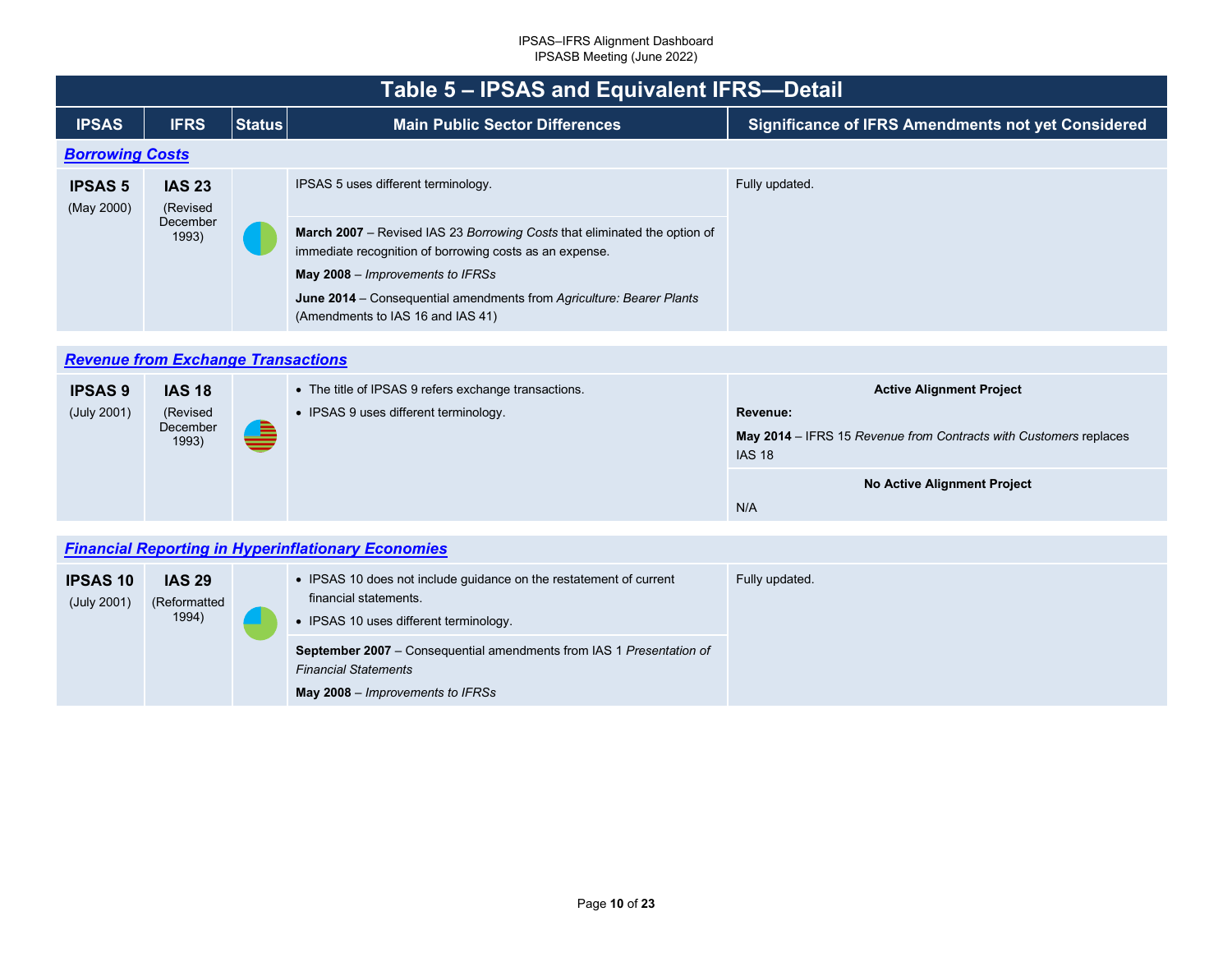<span id="page-10-2"></span><span id="page-10-1"></span><span id="page-10-0"></span>

|                                | Table 5 - IPSAS and Equivalent IFRS-Detail     |               |                                                                                                                                                                                                                                       |                                                                                                                                                                           |  |  |
|--------------------------------|------------------------------------------------|---------------|---------------------------------------------------------------------------------------------------------------------------------------------------------------------------------------------------------------------------------------|---------------------------------------------------------------------------------------------------------------------------------------------------------------------------|--|--|
| <b>IPSAS</b>                   | <b>IFRS</b>                                    | <b>Status</b> | <b>Main Public Sector Differences</b>                                                                                                                                                                                                 | <b>Significance of IFRS Amendments not yet Considered</b>                                                                                                                 |  |  |
| <b>Construction Contracts</b>  |                                                |               |                                                                                                                                                                                                                                       |                                                                                                                                                                           |  |  |
| <b>IPSAS 11</b><br>(July 2001) | <b>IAS 11</b><br>(Revised<br>December<br>1993) |               | • IPSAS 11 includes binding arrangements that do not take the form of a<br>legal contract.<br>• IPSAS 11 includes non-cost and noncommercial contracts within the<br>scope of the Standard.<br>• IPSAS 11 uses different terminology. | <b>Active Alignment Project</b><br>Revenue:<br><b>May 2014–IFRS 15 Revenue from Contracts with Customers replaces IAS 18</b><br><b>No Active Alignment Project</b><br>N/A |  |  |
|                                |                                                |               | <b>March 2007</b> – Consequential amendments from IAS 23 Borrowing Costs<br>September 2007 - Consequential amendments from IAS 1 Presentation of<br><b>Financial Statements</b>                                                       |                                                                                                                                                                           |  |  |

## *[Inventories](#page-2-9)*

| <b>IPSAS 12</b> | IAS <sub>2</sub> |  | • IPSAS 12 requires that where inventories are acquired through a non-      | <b>Active Alignment Project</b>                                          |
|-----------------|------------------|--|-----------------------------------------------------------------------------|--------------------------------------------------------------------------|
| (Revised        | (Revised         |  | exchange transaction, their cost is their fair value as at the date of      | Measurement:                                                             |
| December        | December         |  | acquisition.                                                                | Consequential amendments from IFRS 13 Fair Value Measurement             |
| 2006)           | 2003)            |  | • IPSAS 12 requires that where inventories are provided at no charge or for | <b>Revenue:</b>                                                          |
|                 |                  |  | a nominal charge, they are to be valued at the lower of cost and current    | Consequential amendments from IFRS 15 Revenue from Contracts with Custo. |
|                 |                  |  | replacement cost.<br>• IPSAS 12 uses different terminology.                 | Presentation - No Active Alignment Project <sup>2</sup>                  |
|                 |                  |  |                                                                             | Consequential amendments from IFRS 8 Operating Segments.                 |

| <b>Events After the Reporting Date</b>           |                                                |   |                                                                                                                                                                                                                                                                                                                                |                                                                                                                                                                                            |  |
|--------------------------------------------------|------------------------------------------------|---|--------------------------------------------------------------------------------------------------------------------------------------------------------------------------------------------------------------------------------------------------------------------------------------------------------------------------------|--------------------------------------------------------------------------------------------------------------------------------------------------------------------------------------------|--|
| <b>IPSAS 14</b><br>(Revised<br>December<br>2006) | <b>IAS 10</b><br>(Revised<br>December<br>2003) | ▐ | • IPSAS 14 uses different terminology and different title.<br>• IPSAS 14 notes that where the going concern assumption is no longer<br>appropriate, judgment is required in determining the impact of this change<br>on the carrying value of assets and liabilities recognized in the financial<br>statements (paragraph 22). | <b>Active Alignment Project</b><br><b>November 2008</b> – IFRIC 17 Distributions of Non-cash Assets to Owners<br>Revenue:<br>Consequential amendments from IFRS 13 Fair Value Measurement. |  |
|                                                  |                                                |   | <b>September 2007</b> – Consequential amendments from IAS 1 Presentation of<br><b>Financial Statements</b>                                                                                                                                                                                                                     |                                                                                                                                                                                            |  |
|                                                  |                                                |   |                                                                                                                                                                                                                                                                                                                                | No Active Alignment Project                                                                                                                                                                |  |
|                                                  |                                                |   |                                                                                                                                                                                                                                                                                                                                | N/A                                                                                                                                                                                        |  |

<sup>2</sup> Outstanding presentation-related consequential amendments do not impact on IFRS alignment categorization.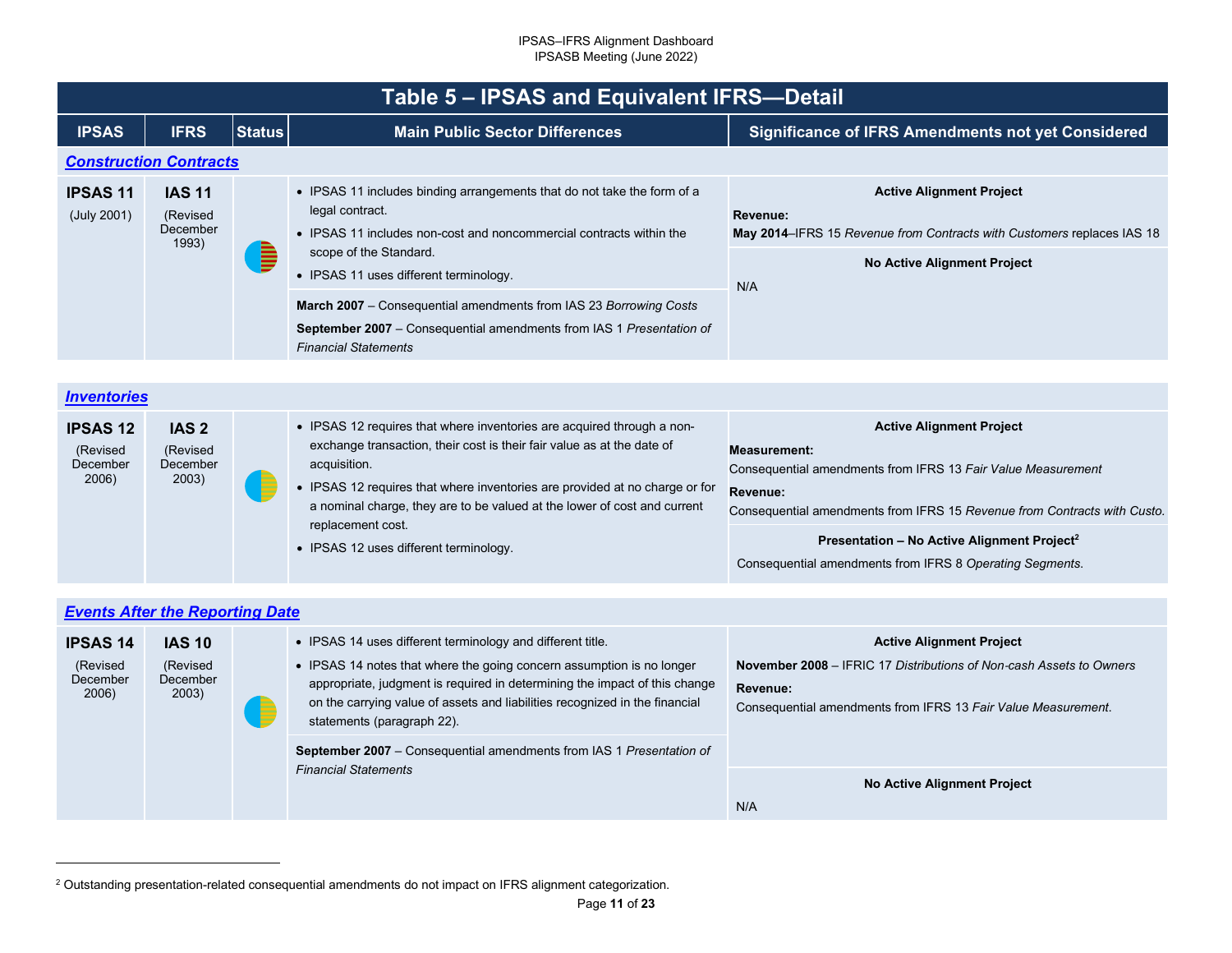<span id="page-11-1"></span><span id="page-11-0"></span>

|                                                  | Table 5 - IPSAS and Equivalent IFRS-Detail     |               |                                                                                                                                                                                                                                                                                              |                                                                                                                                                                                                                        |  |  |
|--------------------------------------------------|------------------------------------------------|---------------|----------------------------------------------------------------------------------------------------------------------------------------------------------------------------------------------------------------------------------------------------------------------------------------------|------------------------------------------------------------------------------------------------------------------------------------------------------------------------------------------------------------------------|--|--|
| <b>IPSAS</b>                                     | <b>IFRS</b>                                    | <b>Status</b> | <b>Main Public Sector Differences</b>                                                                                                                                                                                                                                                        | <b>Significance of IFRS Amendments not yet Considered</b>                                                                                                                                                              |  |  |
| <b>Investment Property</b>                       |                                                |               |                                                                                                                                                                                                                                                                                              |                                                                                                                                                                                                                        |  |  |
| <b>IPSAS 16</b><br>(Revised<br>December<br>2006) | <b>IAS 40</b><br>(Revised<br>December<br>2003) |               | • IPSAS 16 requires that investment property initially be measured at cost<br>and specifies that where an asset is acquired for no cost or for a nominal<br>cost, its cost is its fair value as at the date of acquisition.<br>• IPSAS 16 uses different terminology.                        | <b>Active Alignment Project</b><br><b>Measurement:</b><br>Consequential amendments from IFRS 13 Fair Value Measurement<br>Revenue:                                                                                     |  |  |
|                                                  |                                                |               | September 2007 - Consequential amendments from IAS 1 Presentation of<br><b>Financial Statements</b>                                                                                                                                                                                          | Consequential amendments from IFRS 15 Revenue from Contracts with<br>Customers.                                                                                                                                        |  |  |
|                                                  |                                                |               |                                                                                                                                                                                                                                                                                              | <b>No Active Alignment Project</b><br>N/A                                                                                                                                                                              |  |  |
|                                                  |                                                |               |                                                                                                                                                                                                                                                                                              |                                                                                                                                                                                                                        |  |  |
| <b>Property, Plant, and Equipment</b>            |                                                |               |                                                                                                                                                                                                                                                                                              |                                                                                                                                                                                                                        |  |  |
| <b>IPSAS 17</b><br>(Revised<br>December<br>2006) | <b>IAS 16</b><br>(Revised<br>December<br>2003) |               | • Under IPSAS 17 revaluation increases and decreases are offset on a<br>class of assets basis.<br>• IPSAS 17 states that where an item is acquired at no cost, or for a<br>nominal cost, its cost is its fair value as at the date it is acquired.<br>• IPSAS 17 uses different terminology. | <b>Active Alignment Project</b><br><b>Measurement:</b><br>Consequential amendments from IFRS 13 Fair Value Measurement.<br>Revenue:<br>Consequential amendments from IFRS 15 Revenue from Contracts with<br>Customers. |  |  |
|                                                  |                                                |               | March 2007 - Consequential amendments from IAS 23 Borrowing Costs<br>September 2007 - Consequential amendments from IAS 1 Presentation of<br><b>Financial Statements</b>                                                                                                                     | <b>No Active Alignment Project</b>                                                                                                                                                                                     |  |  |
|                                                  |                                                |               |                                                                                                                                                                                                                                                                                              | N/A                                                                                                                                                                                                                    |  |  |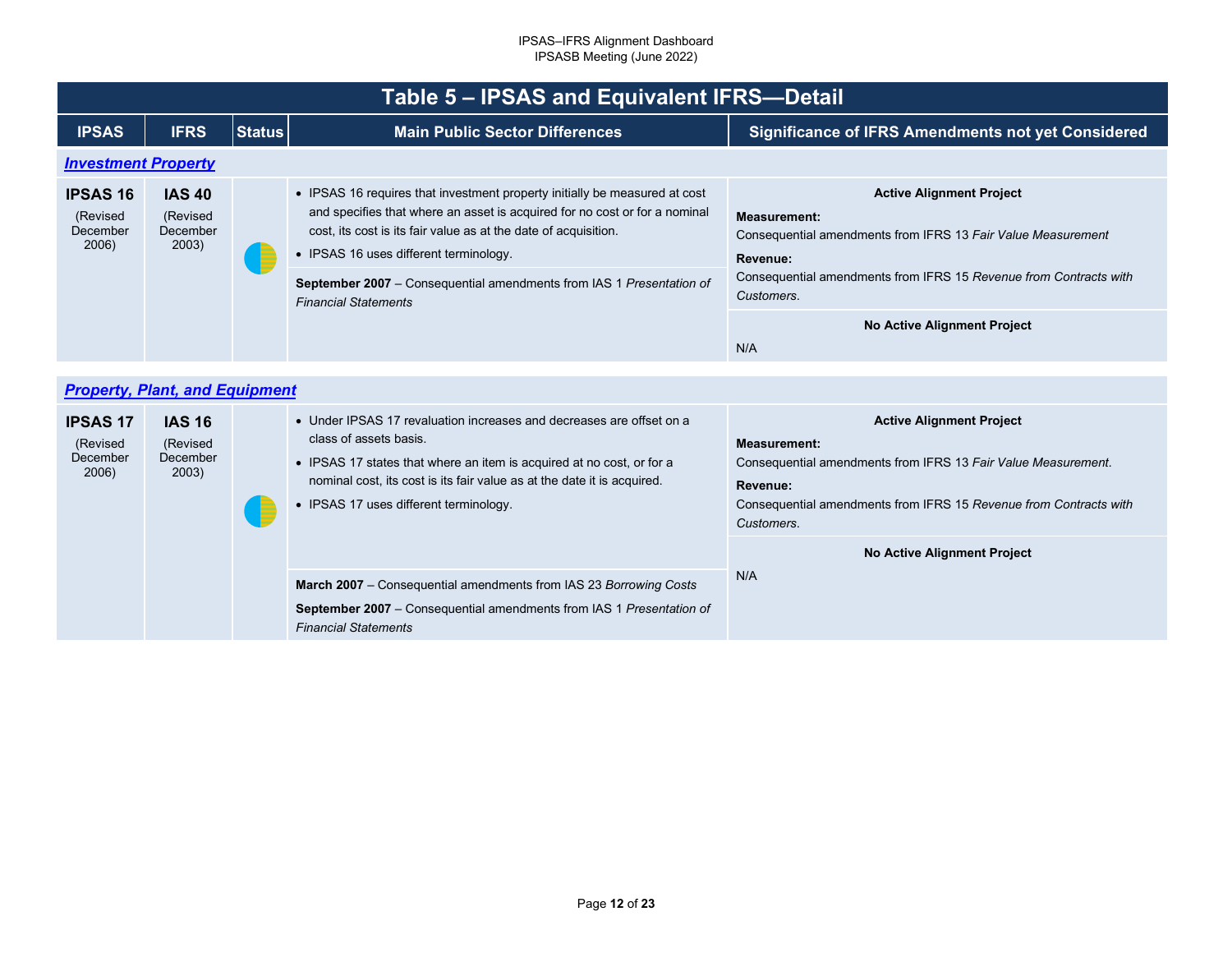<span id="page-12-2"></span><span id="page-12-1"></span><span id="page-12-0"></span>

|                                      | Table 5 - IPSAS and Equivalent IFRS-Detail |               |                                                                                                                                                                                                                                                                                                                                                                                                                                                                                                                                           |                                                                                                                                                                                                                                                                     |  |  |
|--------------------------------------|--------------------------------------------|---------------|-------------------------------------------------------------------------------------------------------------------------------------------------------------------------------------------------------------------------------------------------------------------------------------------------------------------------------------------------------------------------------------------------------------------------------------------------------------------------------------------------------------------------------------------|---------------------------------------------------------------------------------------------------------------------------------------------------------------------------------------------------------------------------------------------------------------------|--|--|
| <b>IPSAS</b>                         | <b>IFRS</b>                                | <b>Status</b> | <b>Main Public Sector Differences</b>                                                                                                                                                                                                                                                                                                                                                                                                                                                                                                     | <b>Significance of IFRS Amendments not yet Considered</b>                                                                                                                                                                                                           |  |  |
|                                      | <b>Segment Reporting</b>                   |               |                                                                                                                                                                                                                                                                                                                                                                                                                                                                                                                                           |                                                                                                                                                                                                                                                                     |  |  |
| <b>IPSAS 18</b><br>(June 2002)       | <b>IAS 14</b><br>(Revised<br>1997)         |               | • IPSAS 18 defines segments differently from IAS 14.<br>• IPSAS 18 does not require the disclosure of segment result. IPSAS 18<br>encourages, but does not require, the disclosure of significant non-cash<br>revenues that are included in segment revenue, segment depreciation,<br>and other non-cash expenses or segment cash flows as required by<br>IPSAS 2, Cash Flow Statements.<br>• IPSAS 18 uses different terminology.<br>September 2007 - Consequential amendments from IAS 1 Presentation of<br><b>Financial Statements</b> | <b>Active Alignment Project</b><br>N/A<br>No Active Alignment Project<br>November 2006 - IFRS 8 Operating Segments replaces IAS 14 Segment<br>Reporting<br>February 2021 - Disclosure of Accounting Policies (Amendments to IAS 1<br>and IFRS Practice Statement 2) |  |  |
|                                      |                                            |               |                                                                                                                                                                                                                                                                                                                                                                                                                                                                                                                                           |                                                                                                                                                                                                                                                                     |  |  |
|                                      |                                            |               | <b>Provisions, Contingent Liabilities and Contingent Assets</b>                                                                                                                                                                                                                                                                                                                                                                                                                                                                           |                                                                                                                                                                                                                                                                     |  |  |
| <b>IPSAS 19</b><br>(October<br>2002) | <b>IAS 37</b><br>(September<br>1998)       |               | • IPSAS 19 uses different terminology.<br>• The scope of IPSAS 19 clarifies that it does not apply to provisions and<br>contingent liabilities arising from social benefits provided by an entity for<br>which it does not receive consideration that is approximately equal to the<br>value of the goods and services provided directly in return from recipients<br>of those benefits. However, if the entity elects to recognize provisions for<br>social benefits, IPSAS 19 requires certain disclosures in this respect.             | <b>Active Alignment Project</b><br>Revenue:<br>Consequential amendments from IFRS 15 Revenue from Contracts with<br>Customers and IFRIC 21 Levies.                                                                                                                  |  |  |
|                                      |                                            |               |                                                                                                                                                                                                                                                                                                                                                                                                                                                                                                                                           | No Active Alignment Project<br>N/A                                                                                                                                                                                                                                  |  |  |
|                                      |                                            |               | September 2007 - Consequential amendments from IAS 1 Presentation of<br><b>Financial Statements</b>                                                                                                                                                                                                                                                                                                                                                                                                                                       |                                                                                                                                                                                                                                                                     |  |  |
|                                      |                                            |               |                                                                                                                                                                                                                                                                                                                                                                                                                                                                                                                                           |                                                                                                                                                                                                                                                                     |  |  |
|                                      | <b>Related Party Disclosures</b>           |               |                                                                                                                                                                                                                                                                                                                                                                                                                                                                                                                                           |                                                                                                                                                                                                                                                                     |  |  |
| <b>IPSAS 20</b><br>(October<br>2002) | <b>IAS 24</b><br>(Reformatted<br>1994)     |               | IPSAS 20 uses different terminology and has a different scope and<br>$\bullet$<br>structure.                                                                                                                                                                                                                                                                                                                                                                                                                                              | <b>Active Alignment Project</b><br>N/A                                                                                                                                                                                                                              |  |  |
|                                      |                                            |               |                                                                                                                                                                                                                                                                                                                                                                                                                                                                                                                                           | No Active Alignment Project                                                                                                                                                                                                                                         |  |  |
|                                      |                                            |               | September 2007 - Consequential amendments from IAS 1 Presentation of<br><b>Financial Statements</b>                                                                                                                                                                                                                                                                                                                                                                                                                                       | November 2009 - Revised IAS 24 Related Party Disclosures                                                                                                                                                                                                            |  |  |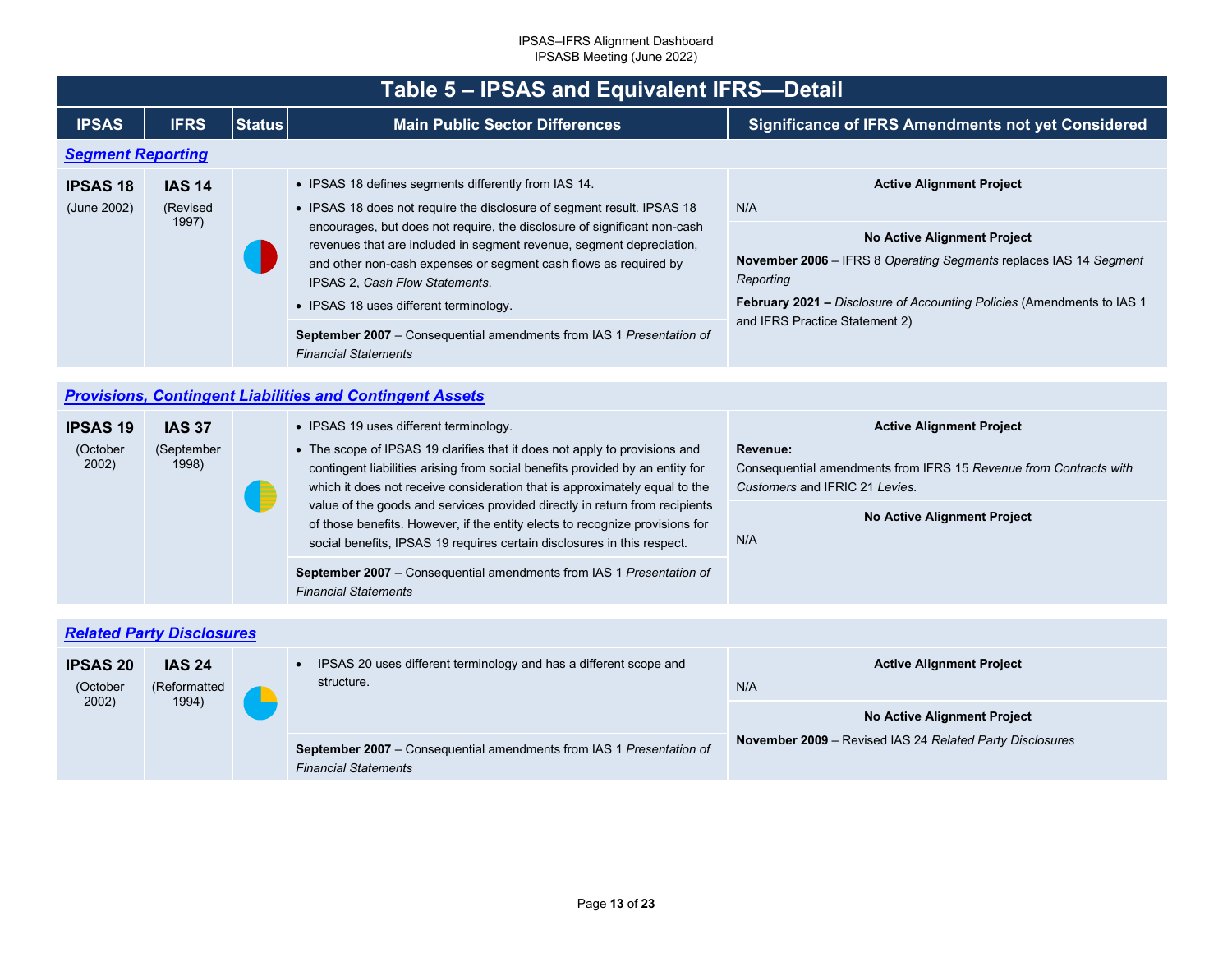<span id="page-13-4"></span><span id="page-13-3"></span><span id="page-13-2"></span><span id="page-13-1"></span><span id="page-13-0"></span>

|                                                                   | Table 5 - IPSAS and Equivalent IFRS-Detail                                                                    |               |                                                                                                                                                                                                                                                                                                                                                                                                                 |                                                                                                                                                                                                                                                                                                                                               |  |  |  |
|-------------------------------------------------------------------|---------------------------------------------------------------------------------------------------------------|---------------|-----------------------------------------------------------------------------------------------------------------------------------------------------------------------------------------------------------------------------------------------------------------------------------------------------------------------------------------------------------------------------------------------------------------|-----------------------------------------------------------------------------------------------------------------------------------------------------------------------------------------------------------------------------------------------------------------------------------------------------------------------------------------------|--|--|--|
| <b>IPSAS</b>                                                      | <b>IFRS</b>                                                                                                   | <b>Status</b> | <b>Main Public Sector Differences</b>                                                                                                                                                                                                                                                                                                                                                                           | <b>Significance of IFRS Amendments not yet Considered</b>                                                                                                                                                                                                                                                                                     |  |  |  |
|                                                                   |                                                                                                               |               | <b>Impairment of Non-Cash-Generating Assets</b>                                                                                                                                                                                                                                                                                                                                                                 |                                                                                                                                                                                                                                                                                                                                               |  |  |  |
| <b>IPSAS 21</b><br>(December<br>2004)                             | <b>IAS 36</b><br>(Revised<br>March 2004)                                                                      |               | • IPSAS 19 uses different terminology.<br>• IPSAS 21 deals with the impairment of non-cash-generating assets of<br>public sector entities, while IAS 36 deals with the impairment of cash-<br>generating assets of profit-oriented entities. IPSAS 26 deals with the<br>impairment of cash-generating assets of public sector entities.<br>September 2007 - Consequential amendments from IAS 1 Presentation of | <b>Active Alignment Project</b><br><b>Measurement:</b><br>Consequential amendments from IFRS 13 Fair Value Measurement.<br>Revenue:<br>Consequential amendments from IFRS 15 Revenue from Contracts with<br>Customers.<br>Presentation - No Active Alignment Project <sup>3</sup><br>Consequential amendments from IFRS 8 Operating Segments. |  |  |  |
|                                                                   | <b>Financial Statements</b><br><b>Disclosure of Financial Information about the General Government Sector</b> |               |                                                                                                                                                                                                                                                                                                                                                                                                                 |                                                                                                                                                                                                                                                                                                                                               |  |  |  |
| <b>IPSAS 22</b><br>(December<br>2006)                             |                                                                                                               |               | Not applicable.                                                                                                                                                                                                                                                                                                                                                                                                 | Not applicable.                                                                                                                                                                                                                                                                                                                               |  |  |  |
|                                                                   |                                                                                                               |               | <b>Revenue from Non-Exchange Transactions (Taxes and Transfers)</b>                                                                                                                                                                                                                                                                                                                                             |                                                                                                                                                                                                                                                                                                                                               |  |  |  |
| <b>IPSAS 23</b><br>(December<br>2006)                             |                                                                                                               |               | Not applicable.                                                                                                                                                                                                                                                                                                                                                                                                 | Not applicable.                                                                                                                                                                                                                                                                                                                               |  |  |  |
| <b>Presentation of Budget Information in Financial Statements</b> |                                                                                                               |               |                                                                                                                                                                                                                                                                                                                                                                                                                 |                                                                                                                                                                                                                                                                                                                                               |  |  |  |
| <b>IPSAS 24</b><br>(December<br>2006)                             |                                                                                                               |               | Not applicable.                                                                                                                                                                                                                                                                                                                                                                                                 | Not applicable.                                                                                                                                                                                                                                                                                                                               |  |  |  |

<sup>3</sup> Outstanding presentation-related amendments do not impact on IFRS alignment categorization.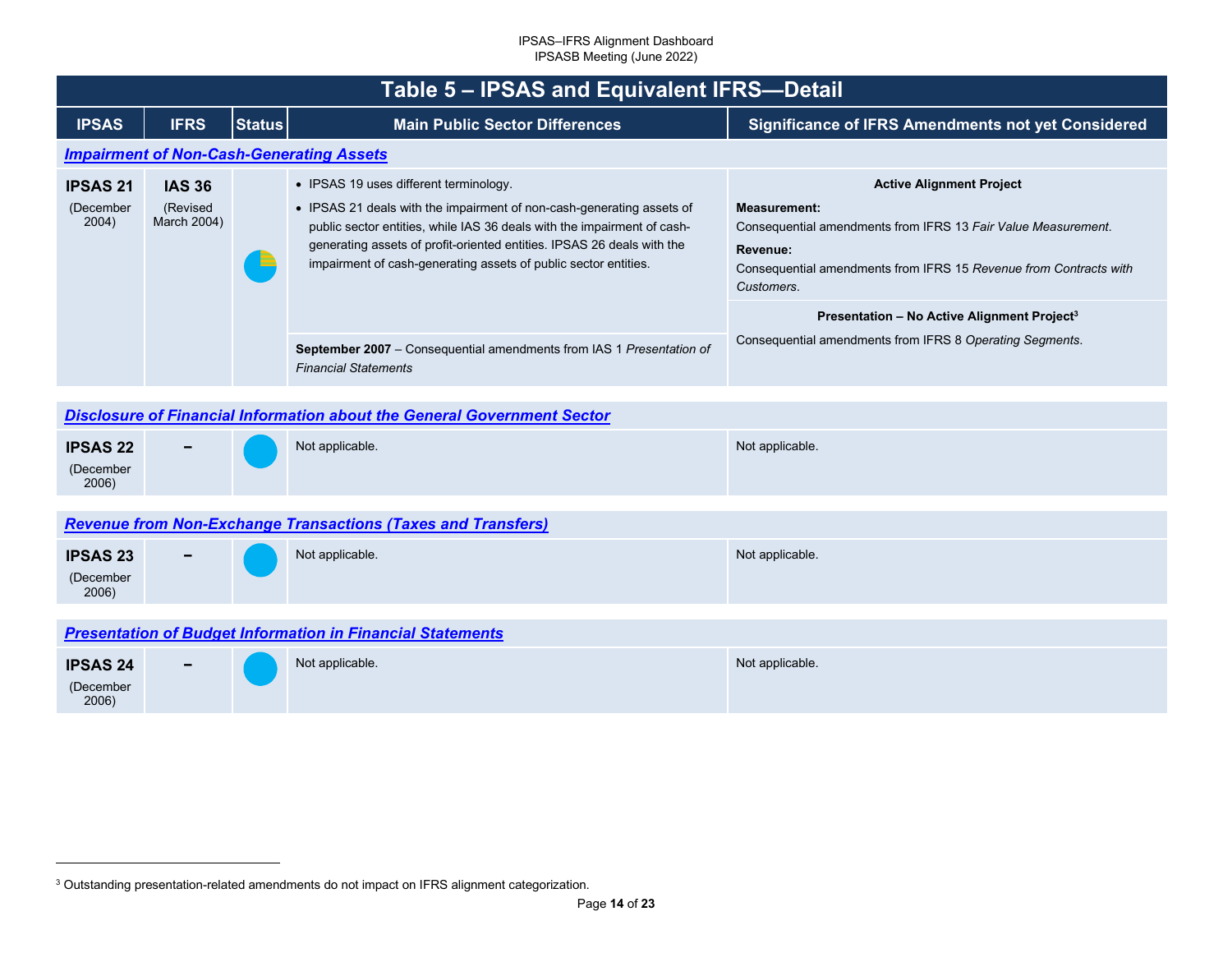<span id="page-14-2"></span><span id="page-14-1"></span><span id="page-14-0"></span>

|                                       | Table 5 - IPSAS and Equivalent IFRS-Detail     |               |                                                                                                                                                                                                                                                                                                                                                                                                                                                                                                                             |                                                                                                                                                                                                                                                                                                                                               |  |
|---------------------------------------|------------------------------------------------|---------------|-----------------------------------------------------------------------------------------------------------------------------------------------------------------------------------------------------------------------------------------------------------------------------------------------------------------------------------------------------------------------------------------------------------------------------------------------------------------------------------------------------------------------------|-----------------------------------------------------------------------------------------------------------------------------------------------------------------------------------------------------------------------------------------------------------------------------------------------------------------------------------------------|--|
| <b>IPSAS</b>                          | <b>IFRS</b>                                    | <b>Status</b> | <b>Main Public Sector Differences</b>                                                                                                                                                                                                                                                                                                                                                                                                                                                                                       | <b>Significance of IFRS Amendments not yet Considered</b>                                                                                                                                                                                                                                                                                     |  |
|                                       | <b>Impairment of Cash-Generating Assets</b>    |               |                                                                                                                                                                                                                                                                                                                                                                                                                                                                                                                             |                                                                                                                                                                                                                                                                                                                                               |  |
| <b>IPSAS 26</b><br>(February<br>2008) | <b>IAS 36</b><br>(Revised<br>March 2004)       |               | • IPSAS 26 uses different terminology.<br>• In IPSAS 26, a forced sale is not a reflection of fair value less costs to sell.<br>• IPSAS 26 includes requirements and guidance dealing with the<br>redesignation of assets from cash-generating to non-cash-generating and<br>non-cash-generating to cash-generating.<br>September 2007 - Consequential amendments from IAS 1 Presentation of<br><b>Financial Statements</b>                                                                                                 | <b>Active Alignment Project</b><br><b>Measurement:</b><br>Consequential amendments from IFRS 13 Fair Value Measurement.<br>Revenue:<br>Consequential amendments from IFRS 15 Revenue from Contracts with<br>Customers.<br>Presentation - No Active Alignment Project <sup>4</sup><br>Consequential amendments from IFRS 8 Operating Segments. |  |
| <b>Agriculture</b>                    |                                                |               |                                                                                                                                                                                                                                                                                                                                                                                                                                                                                                                             |                                                                                                                                                                                                                                                                                                                                               |  |
| <b>IPSAS 27</b><br>(December<br>2009) | <b>IAS 41</b><br>(Amended<br>December<br>2008) |               | • IPSAS 27 uses different terminology.<br>• The definition of "agricultural activity includes transactions for the<br>distribution of biological assets at no charge or for nominal amount.<br>• The scope section clarifies that biological assets held for the provision or<br>supply of services are not addressed in this Standard.<br>• IPSAS 27 contains requirements for the measurement at initial<br>recognition, and at each reporting date, of biological assets acquired<br>through a non-exchange transaction. | <b>Active Alignment Project</b><br><b>Measurement:</b><br>Consequential amendments from IFRS 13 Fair Value Measurement.<br>May 2020 - Annual Improvements to IFRS® Standards 2018-2020<br><b>No Active Alignment Project</b><br>N/A                                                                                                           |  |

<sup>4</sup> Outstanding presentation-related amendments do not impact on IFRS alignment categorization.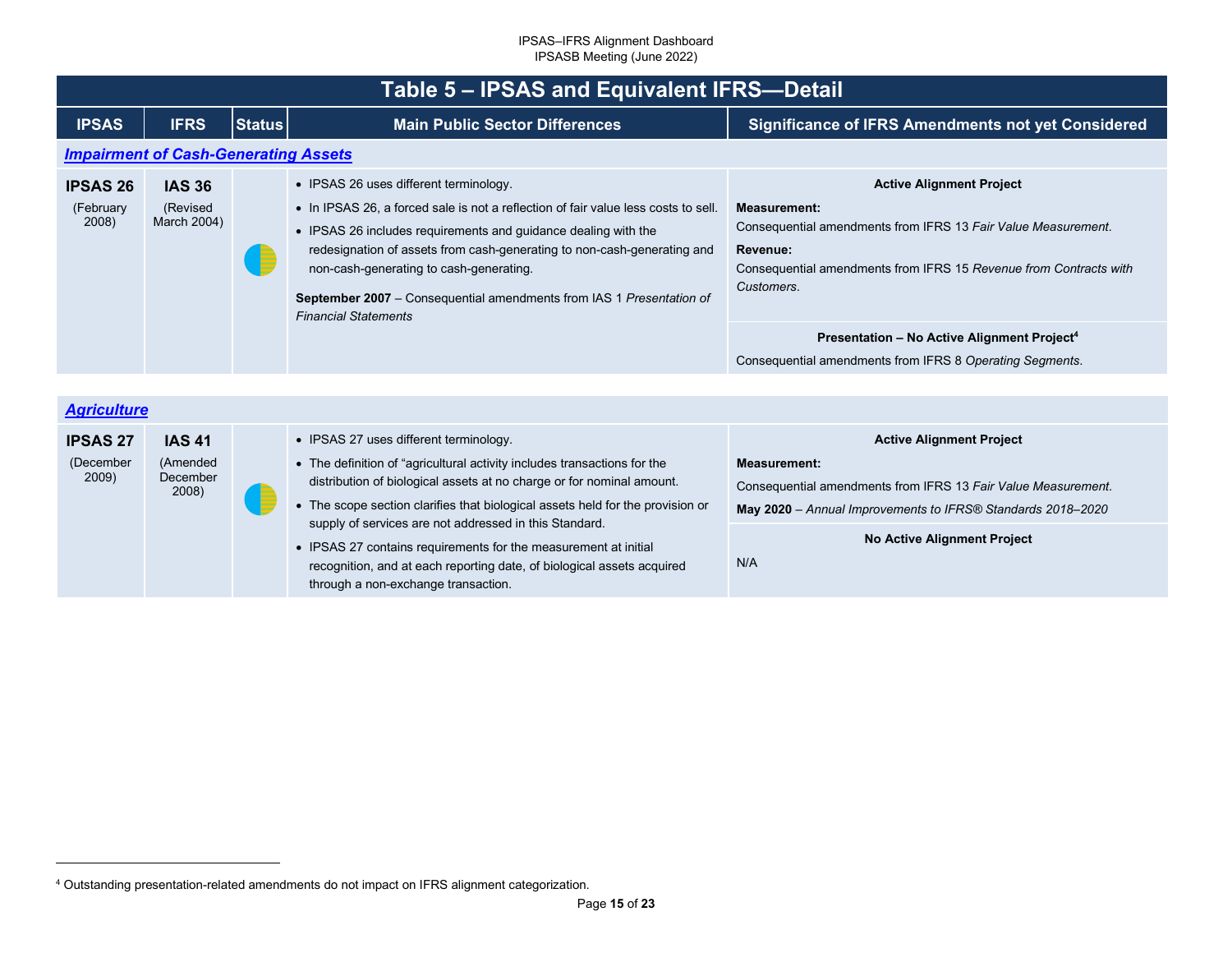<span id="page-15-1"></span><span id="page-15-0"></span>

|                                       | Table 5 - IPSAS and Equivalent IFRS-Detail                                                                   |               |                                                                                                                                                                                                                                                                                                                                                                                 |                                                                                                                                                                                                                                                              |  |  |  |
|---------------------------------------|--------------------------------------------------------------------------------------------------------------|---------------|---------------------------------------------------------------------------------------------------------------------------------------------------------------------------------------------------------------------------------------------------------------------------------------------------------------------------------------------------------------------------------|--------------------------------------------------------------------------------------------------------------------------------------------------------------------------------------------------------------------------------------------------------------|--|--|--|
| <b>IPSAS</b>                          | <b>IFRS</b>                                                                                                  | <b>Status</b> | <b>Main Public Sector Differences</b>                                                                                                                                                                                                                                                                                                                                           | <b>Significance of IFRS Amendments not yet Considered</b>                                                                                                                                                                                                    |  |  |  |
|                                       | <b>Financial Instruments: Presentation</b>                                                                   |               |                                                                                                                                                                                                                                                                                                                                                                                 |                                                                                                                                                                                                                                                              |  |  |  |
| <b>IPSAS 28</b><br>(January)<br>2010) | <b>IAS 32</b><br>(Amended<br>up to<br>December<br>2008)<br><b>IFRIC 2</b><br>(Amended<br>up to July<br>2014) | B             | • IPSAS 28 uses different terminology.<br>• IPSAS 28 contains additional Application Guidance on when assets and<br>liabilities arising from non-exchange revenue transactions are financial<br>assets or financial liabilities.<br>• IPSAS 28 contains additional Application Guidance dealing with the<br>identification of arrangements that are, in substance, contractual. | <b>Active Alignment Project</b><br><b>Measurement:</b><br>Consequential amendments from IFRS 13 Fair Value Measurement.<br>Revenue:<br>Consequential amendments from IFRS 15 Revenue from Contracts with<br>Customers.<br><b>No Active Alignment Project</b> |  |  |  |
|                                       |                                                                                                              |               | <b>September 2007</b> – Consequential amendments from IAS 1 Presentation of<br><b>Financial Statements</b><br><b>June 2011</b> – Consequential amendments Presentation of Items of Other<br>Comprehensive Income (Amendments to IAS 1)                                                                                                                                          | N/A                                                                                                                                                                                                                                                          |  |  |  |

## *[Financial Instruments: Recognition and Measurement](#page-2-23)*

| <b>IPSAS 29</b>    | <b>IAS 39</b>                                                         |   | • IPSAS 29 uses different terminology.                                                                                                                                                                                                                                                                                                                                         | <b>Active Alignment Project</b>                                                                                                                                                     |
|--------------------|-----------------------------------------------------------------------|---|--------------------------------------------------------------------------------------------------------------------------------------------------------------------------------------------------------------------------------------------------------------------------------------------------------------------------------------------------------------------------------|-------------------------------------------------------------------------------------------------------------------------------------------------------------------------------------|
| (January)<br>2010) | (Amended<br>up to<br>December<br>2008)<br><b>IFRIC 16</b><br>(Amended | E | • IPSAS 29 contains additional application guidance to deal with<br>concessionary loans and financial guarantee contracts entered into at nil<br>or nominal consideration.<br>• Principles from IFRIC 9, Reassessment of Embedded Derivatives and<br>IFRIC 16 Hedges of a Net Investment in a Foreign Operation have been<br>included as authoritative appendices to IPSAS 29. | <b>Measurement:</b><br>Consequential amendments from IFRS 13 Fair Value Measurement.<br>Revenue:<br>Consequential amendments from IFRS 15 Revenue from Contracts with<br>Customers. |
|                    | up to May<br>2011)                                                    |   |                                                                                                                                                                                                                                                                                                                                                                                | No Active Alignment Project                                                                                                                                                         |
|                    |                                                                       |   | <b>September 2007</b> – Consequential amendments from IAS 1 Presentation of<br><b>Financial Statements</b>                                                                                                                                                                                                                                                                     | N/A                                                                                                                                                                                 |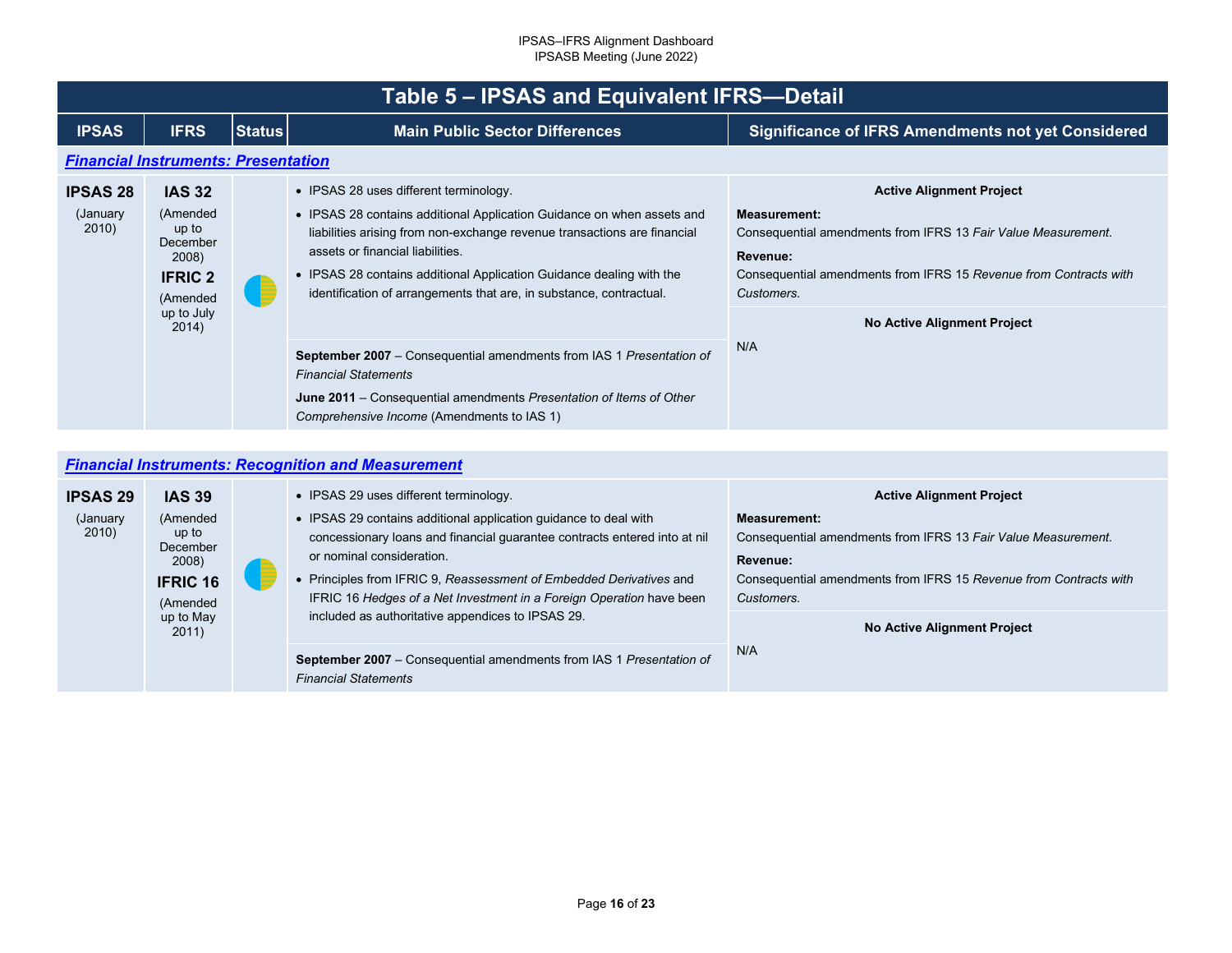<span id="page-16-2"></span><span id="page-16-1"></span><span id="page-16-0"></span>

| Table 5 - IPSAS and Equivalent IFRS-Detail |                                                                                                       |               |                                                                                                                                                                                                                                                                                                                                                             |                                                                                                                                                                                                                                                                            |  |  |  |
|--------------------------------------------|-------------------------------------------------------------------------------------------------------|---------------|-------------------------------------------------------------------------------------------------------------------------------------------------------------------------------------------------------------------------------------------------------------------------------------------------------------------------------------------------------------|----------------------------------------------------------------------------------------------------------------------------------------------------------------------------------------------------------------------------------------------------------------------------|--|--|--|
| <b>IPSAS</b>                               | <b>IFRS</b>                                                                                           | <b>Status</b> | <b>Main Public Sector Differences</b>                                                                                                                                                                                                                                                                                                                       | <b>Significance of IFRS Amendments not yet Considered</b>                                                                                                                                                                                                                  |  |  |  |
| <b>Financial Instruments: Disclosure</b>   |                                                                                                       |               |                                                                                                                                                                                                                                                                                                                                                             |                                                                                                                                                                                                                                                                            |  |  |  |
| <b>IPSAS 30</b><br>(January<br>2010)       | <b>IFRS7</b><br>(Amended<br>up to April<br>2009)                                                      |               | • IPSAS 30 uses different terminology.<br>• IPSAS 30 contains requirements related to concessionary loans.<br>September 2007 - Consequential amendments from IAS 1 Presentation of<br><b>Financial Statements</b><br>June 2011 – Consequential amendments from Presentation of Items of<br>Other Comprehensive Income (Amendments to IAS 1)                 | <b>Active Alignment Project</b><br><b>Measurement:</b><br>Consequential amendments from IFRS 13 Fair Value Measurement.<br>Improvements to IPSAS, 2022:<br><b>February 2021 - Disclosure of Accounting Policies (Amendments to IAS 1</b><br>and IFRS Practice Statement 2) |  |  |  |
|                                            |                                                                                                       |               | <b>December 2014</b> – Consequential amendments from Disclosure Initiative<br>(Amendments to IAS 1)                                                                                                                                                                                                                                                         | <b>No Active Alignment Project</b><br>N/A                                                                                                                                                                                                                                  |  |  |  |
|                                            |                                                                                                       |               |                                                                                                                                                                                                                                                                                                                                                             |                                                                                                                                                                                                                                                                            |  |  |  |
| <b>Intangible Assets</b>                   |                                                                                                       |               |                                                                                                                                                                                                                                                                                                                                                             |                                                                                                                                                                                                                                                                            |  |  |  |
| <b>IPSAS 31</b><br>(January<br>2010)       | <b>IAS 38</b><br>(Amended<br>up to<br>December<br>2008)<br><b>SIC 32</b><br>(Issued in<br>March 2002) | f             | • IPSAS 31 uses different terminology.<br>• IPSAS 31 includes a scope exclusion for the powers and rights conferred<br>by legislation, a constitution, or by equivalent means.<br>• IPSAS 31 does not require or prohibit the recognition of intangible<br>heritage assets.<br>March 2007 - Consequential amendments from Revised IAS 23 Borrowing<br>Costs | <b>Active Alignment Project</b><br><b>Measurement:</b><br>Consequential amendments from IFRS 13 Fair Value Measurement.<br>Revenue:<br>Consequential amendments from IFRS 15 Revenue from Contracts with<br>Customers.<br>No Active Alignment Project                      |  |  |  |
|                                            |                                                                                                       |               | <b>September 2007</b> – Consequential amendments from IAS 1 Presentation of<br><b>Financial Statements</b>                                                                                                                                                                                                                                                  | N/A                                                                                                                                                                                                                                                                        |  |  |  |
|                                            |                                                                                                       |               |                                                                                                                                                                                                                                                                                                                                                             |                                                                                                                                                                                                                                                                            |  |  |  |
|                                            |                                                                                                       |               | <b>Service Concession Arrangements: Grantor</b>                                                                                                                                                                                                                                                                                                             |                                                                                                                                                                                                                                                                            |  |  |  |
| IDCAC 22                                   | <b>IEDIC 42</b>                                                                                       |               | . IPSAS 33 uses different terminology                                                                                                                                                                                                                                                                                                                       | Active Alianment Project                                                                                                                                                                                                                                                   |  |  |  |

| <b>IPSAS 32</b>   | <b>IFRIC 12,</b>                                                    | • IPSAS 33 uses different terminology.                                                                           | <b>Active Alignment Project</b>                                                                                                                                                     |
|-------------------|---------------------------------------------------------------------|------------------------------------------------------------------------------------------------------------------|-------------------------------------------------------------------------------------------------------------------------------------------------------------------------------------|
| (October<br>2011) | (Amended<br>up to<br>November<br>2013)<br><b>SIC 29</b><br>(Amended | • IPSAS 32 is applied to the grantor and IFRIC 12 Service Concession<br>Arrangements is applied to the operator. | <b>Measurement:</b><br>Consequential amendments from IFRS 13 Fair Value Measurement.<br>Revenue:<br>Consequential amendments from IFRS 15 Revenue from Contracts with<br>Customers. |
|                   | up to<br>November<br>2006)                                          |                                                                                                                  | No Active Alignment Project<br>N/A                                                                                                                                                  |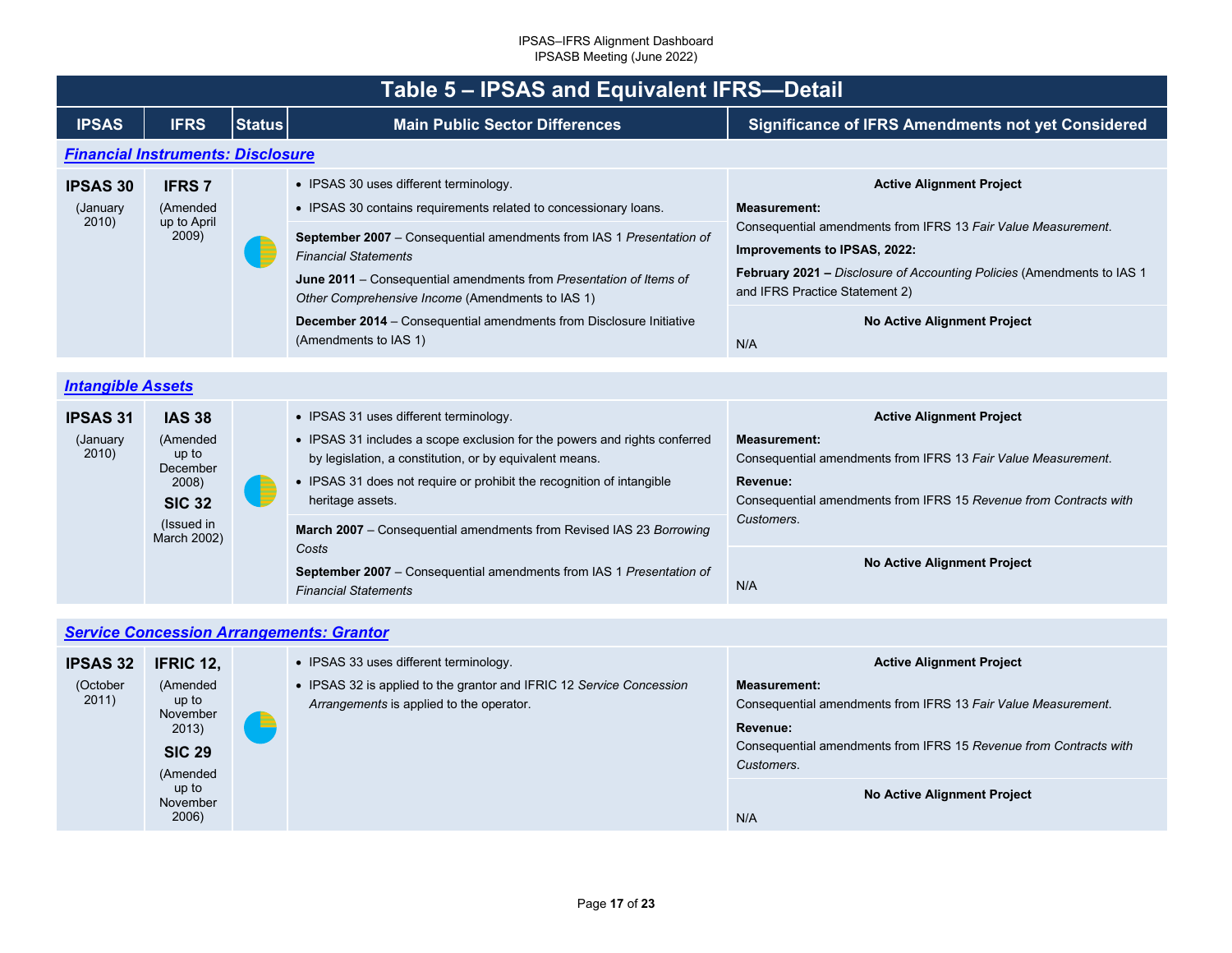<span id="page-17-2"></span><span id="page-17-1"></span><span id="page-17-0"></span>

|                                       | Table 5 – IPSAS and Equivalent IFRS-Detail       |               |                                                                                                                                                                                                                                                                                                                                                                                                                                           |                                                                                                                                                                                                                                                                                                               |  |  |  |
|---------------------------------------|--------------------------------------------------|---------------|-------------------------------------------------------------------------------------------------------------------------------------------------------------------------------------------------------------------------------------------------------------------------------------------------------------------------------------------------------------------------------------------------------------------------------------------|---------------------------------------------------------------------------------------------------------------------------------------------------------------------------------------------------------------------------------------------------------------------------------------------------------------|--|--|--|
| <b>IPSAS</b>                          | <b>IFRS</b>                                      | <b>Status</b> | <b>Main Public Sector Differences</b>                                                                                                                                                                                                                                                                                                                                                                                                     | <b>Significance of IFRS Amendments not yet Considered</b>                                                                                                                                                                                                                                                     |  |  |  |
|                                       |                                                  |               | <b>First-time Adoption of Accrual Basis IPSASs</b>                                                                                                                                                                                                                                                                                                                                                                                        |                                                                                                                                                                                                                                                                                                               |  |  |  |
| <b>IPSAS 33</b><br>(January)<br>2015) | <b>IFRS 1</b><br>(Amended<br>up to June<br>2017) | ÷             | • IPSAS 33 uses different terminology.<br>• IPSAS 33 has different structure and requirements compared to IFRS 1.<br>March 2007 - Consequential amendments from Revised IAS 23 Borrowing<br>Costs<br><b>September 2007</b> – Consequential amendments from IAS 1 Presentation of<br><b>Financial Statements</b><br>June 2011 – Consequential amendments from Presentation of Items of<br>Other Comprehensive Income (Amendments to IAS 1) | <b>Active Alignment Project</b><br>Revenue:<br>Consequential amendments from IFRS 15 Revenue from Contracts with<br>Customers.<br>Improvements to IPSAS, 2023:<br>May 2021 - Deferred Tax related to Assets and Liabilities arising from a<br>Single Transaction<br><b>No Active Alignment Project</b><br>N/A |  |  |  |

|                                      | <b>Separate Financial Statements</b>                    |  |                                                                                                                                                                                                                            |                |  |
|--------------------------------------|---------------------------------------------------------|--|----------------------------------------------------------------------------------------------------------------------------------------------------------------------------------------------------------------------------|----------------|--|
| <b>IPSAS 34</b><br>(January<br>2015) | <b>IAS 27</b><br>(Amended<br>up to<br>December<br>2014) |  | • IPSAS 34 uses different terminology.<br>• IPSAS 34 contains specific requirements for a controlling entity that is not<br>itself an investment entity, but which has an investment in a controlled<br>investment entity. | Fully updated. |  |

## *[Consolidated Financial Statements](#page-2-28)*

| <b>IPSAS 35</b><br>(January<br>2015) | <b>IFRS 10</b><br>(Amended<br>up to |  | • IPSAS 35 uses different terminology.<br>• IPSAS 35 defines the term "binding arrangement".<br>• IPSAS 35 contains more guidance on non-financial benefits. | Fully updated. |
|--------------------------------------|-------------------------------------|--|--------------------------------------------------------------------------------------------------------------------------------------------------------------|----------------|
|                                      | December<br>2014)                   |  | • IPSAS 35 does not require that a controlling entity, that is not itself an<br>investment entity, shall consolidate all controlled entities.                |                |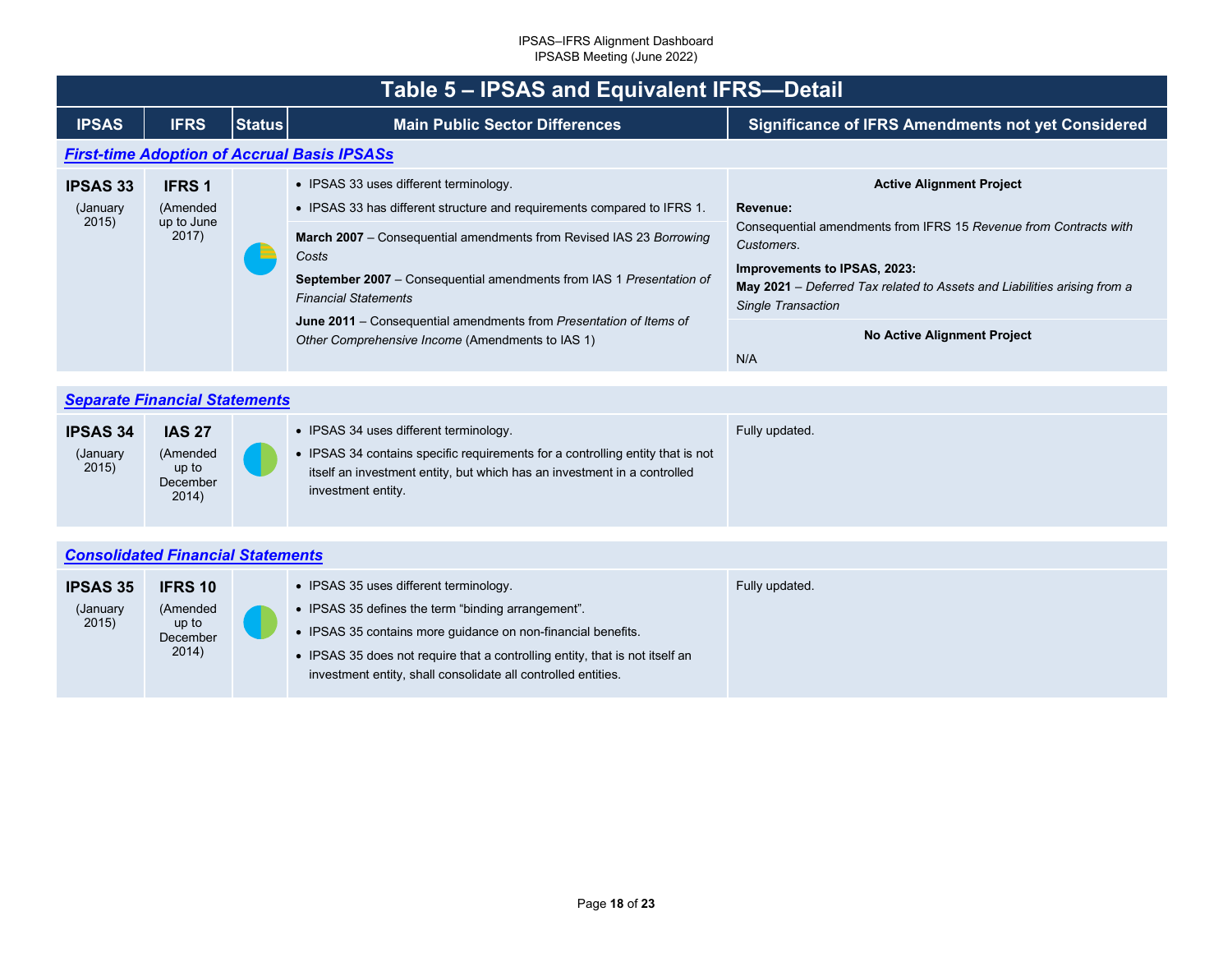<span id="page-18-2"></span><span id="page-18-1"></span><span id="page-18-0"></span>

|                                      | Table 5 - IPSAS and Equivalent IFRS-Detail              |               |                                                                                                                                                                                                                                                                                                                                                                                                                                                                                                                                                                                                                                                                    |                                                           |  |  |
|--------------------------------------|---------------------------------------------------------|---------------|--------------------------------------------------------------------------------------------------------------------------------------------------------------------------------------------------------------------------------------------------------------------------------------------------------------------------------------------------------------------------------------------------------------------------------------------------------------------------------------------------------------------------------------------------------------------------------------------------------------------------------------------------------------------|-----------------------------------------------------------|--|--|
| <b>IPSAS</b>                         | <b>IFRS</b>                                             | <b>Status</b> | <b>Main Public Sector Differences</b>                                                                                                                                                                                                                                                                                                                                                                                                                                                                                                                                                                                                                              | <b>Significance of IFRS Amendments not yet Considered</b> |  |  |
|                                      |                                                         |               | <b>Investments in Associates and Joint Ventures</b>                                                                                                                                                                                                                                                                                                                                                                                                                                                                                                                                                                                                                |                                                           |  |  |
| <b>IPSAS 36</b><br>(January<br>2015) | <b>IAS 28</b><br>(Amended<br>up to<br>December<br>2014) |               | • IPSAS 36 uses different terminology.<br>• IPSAS 36 applies to all investments where the investor has a quantifiable<br>ownership interest. IAS 28 (Amended in 2011) does not contain a similar<br>requirement.<br>• Where an entity is precluded by IPSAS 29 from measuring the retained<br>interest in a former associate or joint venture at fair value, IPSAS 36<br>permits an entity to use carrying amount as the cost on initial recognition<br>of the financial asset.<br>September 2007 - Consequential amendments from IAS 1 Presentation of<br><b>Financial Statements</b><br>December 2016 - Annual Improvements to IFRS Standards 2014-2016<br>Cycle | Fully updated.                                            |  |  |
| <b>Joint Arrangements</b>            |                                                         |               |                                                                                                                                                                                                                                                                                                                                                                                                                                                                                                                                                                                                                                                                    |                                                           |  |  |
| <b>IPSAS 37</b><br>(January<br>2015) | <b>IFRS 11</b><br>(Amended<br>up<br>December<br>2014)   |               | • IPSAS 37 uses different terminology.<br>• IPSAS 35 defines the term "binding arrangement".<br>• IPSAS 37 contains additional illustrative examples that reflect the public<br>sector context.                                                                                                                                                                                                                                                                                                                                                                                                                                                                    | Fully updated.                                            |  |  |
|                                      | <b>Disclosure of Interests in Other Entities</b>        |               |                                                                                                                                                                                                                                                                                                                                                                                                                                                                                                                                                                                                                                                                    |                                                           |  |  |
| <b>IPSAS 38</b><br>(January<br>2015) | <b>IFRS 12</b><br>(Amended<br>up<br>December<br>2014)   |               | • IPSAS 38 uses different terminology.<br>• The definition of a structured entity in IPSAS 38 acknowledges the<br>differing ways in which control may be obtained in the public sector.<br>• IPSAS 38 requires that a controlling entity that controls an investment<br>entity, and is not itself an investment entity, disclose information in respect                                                                                                                                                                                                                                                                                                            | Fully updated.                                            |  |  |

of unconsolidated investment entities.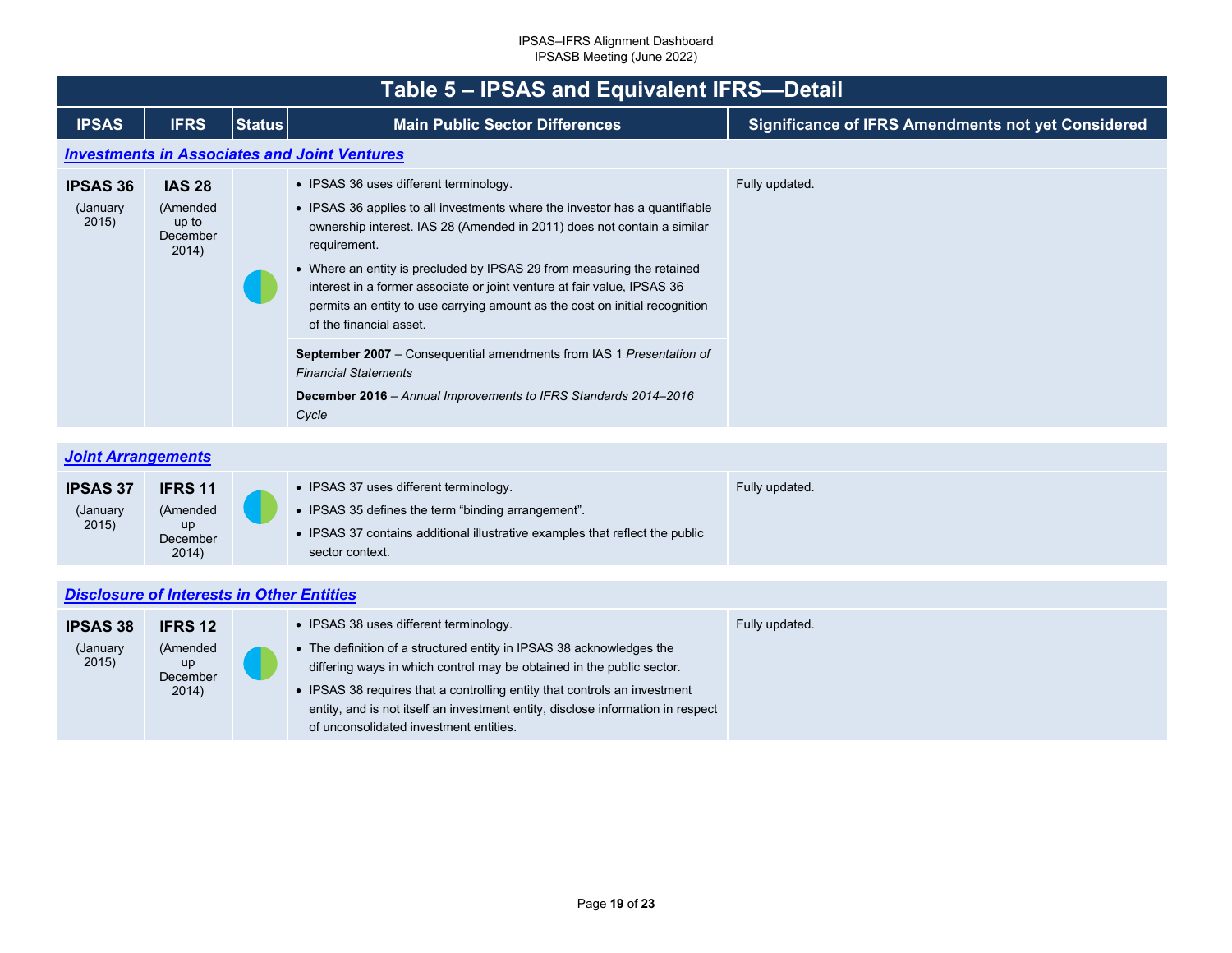<span id="page-19-1"></span><span id="page-19-0"></span>

|                                      | Table 5 - IPSAS and Equivalent IFRS-Detail              |               |                                                                                                                                                                                                                                                                                                             |                                                                                                                                                                                                                                                                                                                                                                                                                   |  |  |
|--------------------------------------|---------------------------------------------------------|---------------|-------------------------------------------------------------------------------------------------------------------------------------------------------------------------------------------------------------------------------------------------------------------------------------------------------------|-------------------------------------------------------------------------------------------------------------------------------------------------------------------------------------------------------------------------------------------------------------------------------------------------------------------------------------------------------------------------------------------------------------------|--|--|
| <b>IPSAS</b>                         | <b>IFRS</b>                                             | <b>Status</b> | <b>Main Public Sector Differences</b>                                                                                                                                                                                                                                                                       | <b>Significance of IFRS Amendments not yet Considered</b>                                                                                                                                                                                                                                                                                                                                                         |  |  |
|                                      | <b>Employee Benefits</b>                                |               |                                                                                                                                                                                                                                                                                                             |                                                                                                                                                                                                                                                                                                                                                                                                                   |  |  |
| <b>IPSAS 39</b><br>(July 2016)       | <b>IAS 19</b><br>(Amended<br>up<br>December<br>2015)    |               | • IPSAS 39 uses different terminology.<br>• IPSAS 39 contains additional guidance on public sector bonus plans.<br>• In IPSAS 39 entities apply a rate that reflects the time value of money.<br><b>September 2007</b> – Consequential amendments from IAS 1 Presentation of<br><b>Financial Statements</b> | Fully updated.                                                                                                                                                                                                                                                                                                                                                                                                    |  |  |
|                                      |                                                         |               |                                                                                                                                                                                                                                                                                                             |                                                                                                                                                                                                                                                                                                                                                                                                                   |  |  |
|                                      | <b>Public Sector Combinations</b>                       |               |                                                                                                                                                                                                                                                                                                             |                                                                                                                                                                                                                                                                                                                                                                                                                   |  |  |
| <b>IPSAS 40</b><br>(January<br>2017) | <b>IFRS 3</b><br>(Amended<br>up to<br>December<br>2015) |               | • IPSAS 40 uses different terminology and has a different structure and<br>scope.<br>• IPSAS 40 classifies certain combinations as amalgamations.<br>• IPSAS 40 contains additional guidance on public sector specific<br>transactions, for example tax forgiveness.                                        | <b>Active Alignment Project</b><br><b>Conceptual Framework-Limited Scope Update:</b><br>Consequential amendments from Conceptual Framework-Limited Scope<br>Update (definition of liability).<br>May 2020 - Reference to the Conceptual Framework (Amendments to<br>IFRS 3)<br>Improvements to IPSAS or Narrow Scope Amendments to IPSAS<br><b>October 2018</b> – Definition of a Business (Amendments to IFRS 3) |  |  |
|                                      |                                                         |               |                                                                                                                                                                                                                                                                                                             | <b>No Active Alignment Project</b><br>N/A                                                                                                                                                                                                                                                                                                                                                                         |  |  |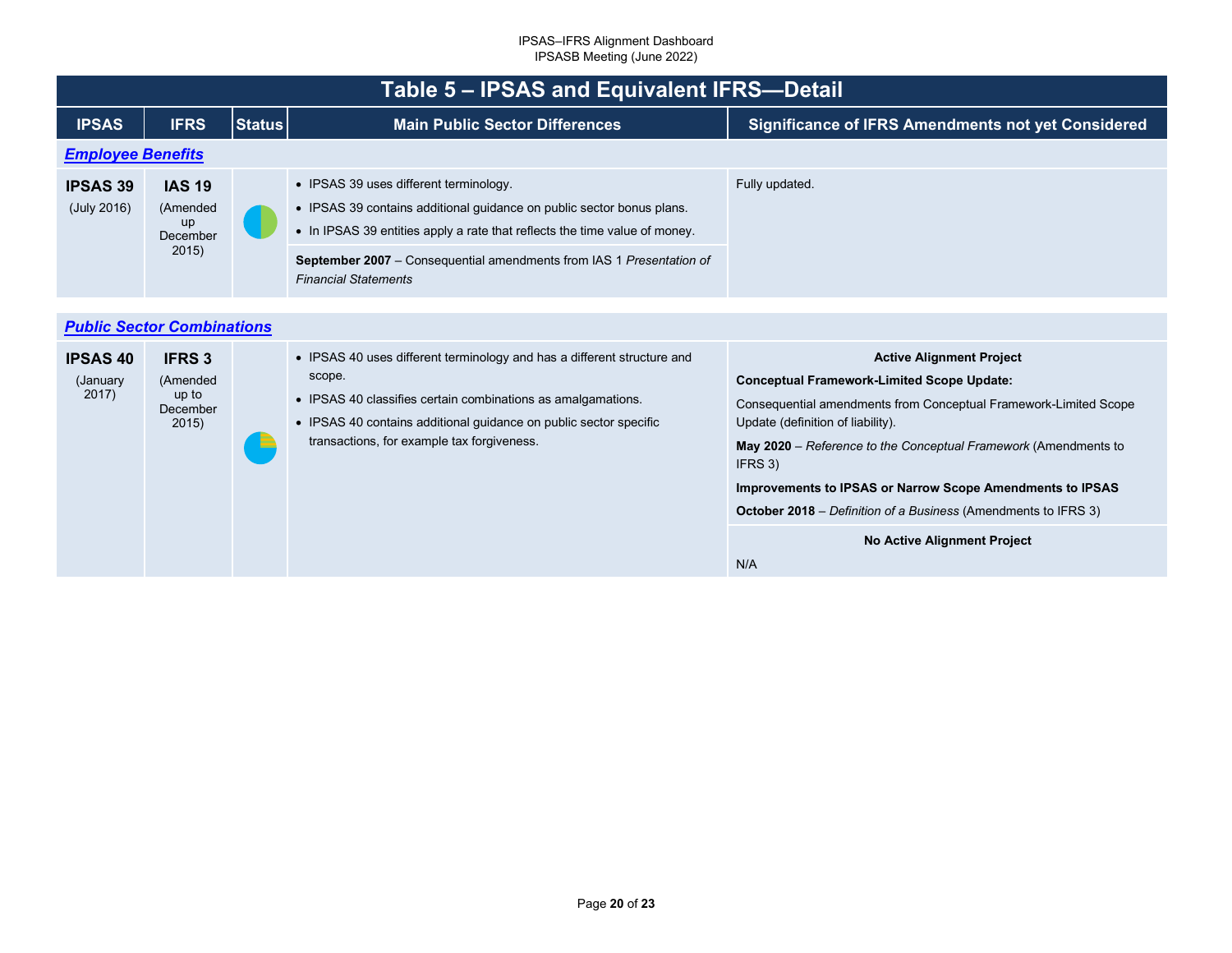<span id="page-20-2"></span><span id="page-20-1"></span><span id="page-20-0"></span>

| Table 5 - IPSAS and Equivalent IFRS-Detail |                                                                                                                                                                      |               |                                                                                                                                                                                                                                                                                                                                                                                                                                                                                                                                                                                                                                                                                                                                                                                                                                                                                                                                                                                                                                                                                            |                                                                                                                                                                                                                                                                                                              |  |  |
|--------------------------------------------|----------------------------------------------------------------------------------------------------------------------------------------------------------------------|---------------|--------------------------------------------------------------------------------------------------------------------------------------------------------------------------------------------------------------------------------------------------------------------------------------------------------------------------------------------------------------------------------------------------------------------------------------------------------------------------------------------------------------------------------------------------------------------------------------------------------------------------------------------------------------------------------------------------------------------------------------------------------------------------------------------------------------------------------------------------------------------------------------------------------------------------------------------------------------------------------------------------------------------------------------------------------------------------------------------|--------------------------------------------------------------------------------------------------------------------------------------------------------------------------------------------------------------------------------------------------------------------------------------------------------------|--|--|
|                                            |                                                                                                                                                                      |               |                                                                                                                                                                                                                                                                                                                                                                                                                                                                                                                                                                                                                                                                                                                                                                                                                                                                                                                                                                                                                                                                                            |                                                                                                                                                                                                                                                                                                              |  |  |
| <b>IPSAS</b>                               | <b>IFRS</b>                                                                                                                                                          | <b>Status</b> | <b>Main Public Sector Differences</b>                                                                                                                                                                                                                                                                                                                                                                                                                                                                                                                                                                                                                                                                                                                                                                                                                                                                                                                                                                                                                                                      | <b>Significance of IFRS Amendments not yet Considered</b>                                                                                                                                                                                                                                                    |  |  |
|                                            | <b>Financial Instruments</b>                                                                                                                                         |               |                                                                                                                                                                                                                                                                                                                                                                                                                                                                                                                                                                                                                                                                                                                                                                                                                                                                                                                                                                                                                                                                                            |                                                                                                                                                                                                                                                                                                              |  |  |
| <b>IPSAS41</b><br>(July 2018)              | <b>IFRS 9</b><br>(Amended<br>up to<br>December<br>2015)<br><b>IFRIC 16</b><br>(Amended<br>up to July<br>2014)<br><b>IFRIC 19</b><br>(Amended<br>up to March<br>2018) |               | • IPSAS 41 contains additional application quidance to deal with<br>concessionary loans, financial guarantee contracts entered into at nil or<br>nominal consideration, equity instruments arising from non-exchange<br>transactions and fair value measurement.<br>• In certain instances, IPSAS 41 uses different terminology from IFRS 9.<br>The most significant examples are the use of the terms "statement of<br>financial performance" and "net assets/equity." The equivalent terms in<br>IFRS 9 are "statement of comprehensive income or separate income<br>statement (if presented)" and "equity."<br>• IPSAS 41 does not distinguish between "revenue" and "income." IFRS 9<br>distinguishes between "revenue" and "income," with "income" having a<br>broader meaning than the term "revenue."<br>• Principles from IFRIC 16, Hedges of a Net Investment in a Foreign<br>Operation and IFRIC 18, Extinguishing Financial Liabilities with Equity<br>Instruments have been included as authoritative appendices to IPSAS 41.<br>The IASB issues IFRICs as separate documents. | <b>Active Alignment Project</b><br><b>Measurement:</b><br>May 2020 - Annual Improvements to IFRS® Standards 2018-2020<br>(Taxation cash flows)<br>Improvements to IPSAS, 2023:<br>December 2021 - Initial Application of IFRS 17 and IFRS 9-Comparative<br>Information<br>No Active Alignment Project<br>N/A |  |  |
| <b>Social Benefits</b>                     |                                                                                                                                                                      |               |                                                                                                                                                                                                                                                                                                                                                                                                                                                                                                                                                                                                                                                                                                                                                                                                                                                                                                                                                                                                                                                                                            |                                                                                                                                                                                                                                                                                                              |  |  |
|                                            |                                                                                                                                                                      |               |                                                                                                                                                                                                                                                                                                                                                                                                                                                                                                                                                                                                                                                                                                                                                                                                                                                                                                                                                                                                                                                                                            |                                                                                                                                                                                                                                                                                                              |  |  |
| <b>IPSAS 42</b><br>(January<br>2019)       |                                                                                                                                                                      |               | Not applicable.                                                                                                                                                                                                                                                                                                                                                                                                                                                                                                                                                                                                                                                                                                                                                                                                                                                                                                                                                                                                                                                                            | Not applicable.                                                                                                                                                                                                                                                                                              |  |  |
|                                            |                                                                                                                                                                      |               |                                                                                                                                                                                                                                                                                                                                                                                                                                                                                                                                                                                                                                                                                                                                                                                                                                                                                                                                                                                                                                                                                            |                                                                                                                                                                                                                                                                                                              |  |  |
| <b>Leases</b>                              |                                                                                                                                                                      |               |                                                                                                                                                                                                                                                                                                                                                                                                                                                                                                                                                                                                                                                                                                                                                                                                                                                                                                                                                                                                                                                                                            |                                                                                                                                                                                                                                                                                                              |  |  |
| <b>IPSAS 43</b>                            | <b>IFRS 16</b>                                                                                                                                                       |               | • IPSAS 43 uses different terminology from IFRS 16. For example, IPSAS                                                                                                                                                                                                                                                                                                                                                                                                                                                                                                                                                                                                                                                                                                                                                                                                                                                                                                                                                                                                                     | <b>Active Alignment Project</b>                                                                                                                                                                                                                                                                              |  |  |

(January 2022) (January  $2016$ ) 43 uses the terms "revenue", "operation", "accumulated surpluses/(deficits)" and "segment", while IFRS 16 uses the terms "income", "business unit", "retained earnings" and "business segment', respectively. • IPSAS 43 refers to both "economic benefits" and "service potential", where appropriate, in the section on identifying a lease, while IFRS 16 refers only to "economic benefits". • IPSAS 43 does not include specific requirements for manufacturer or dealer lessors, whereas IFRS 16 does. **Non-significant IFRS Amendments not yet Considered Improvements to IPSAS, 2023***:* **August 2020** – Interest Rate Benchmark Reform—Phase 2 *(Amendments to IFRS 9, IAS 39, IFRS 7, IFRS 4 and IFRS 16)* (practical expedient) **No Active Alignment Project** N/A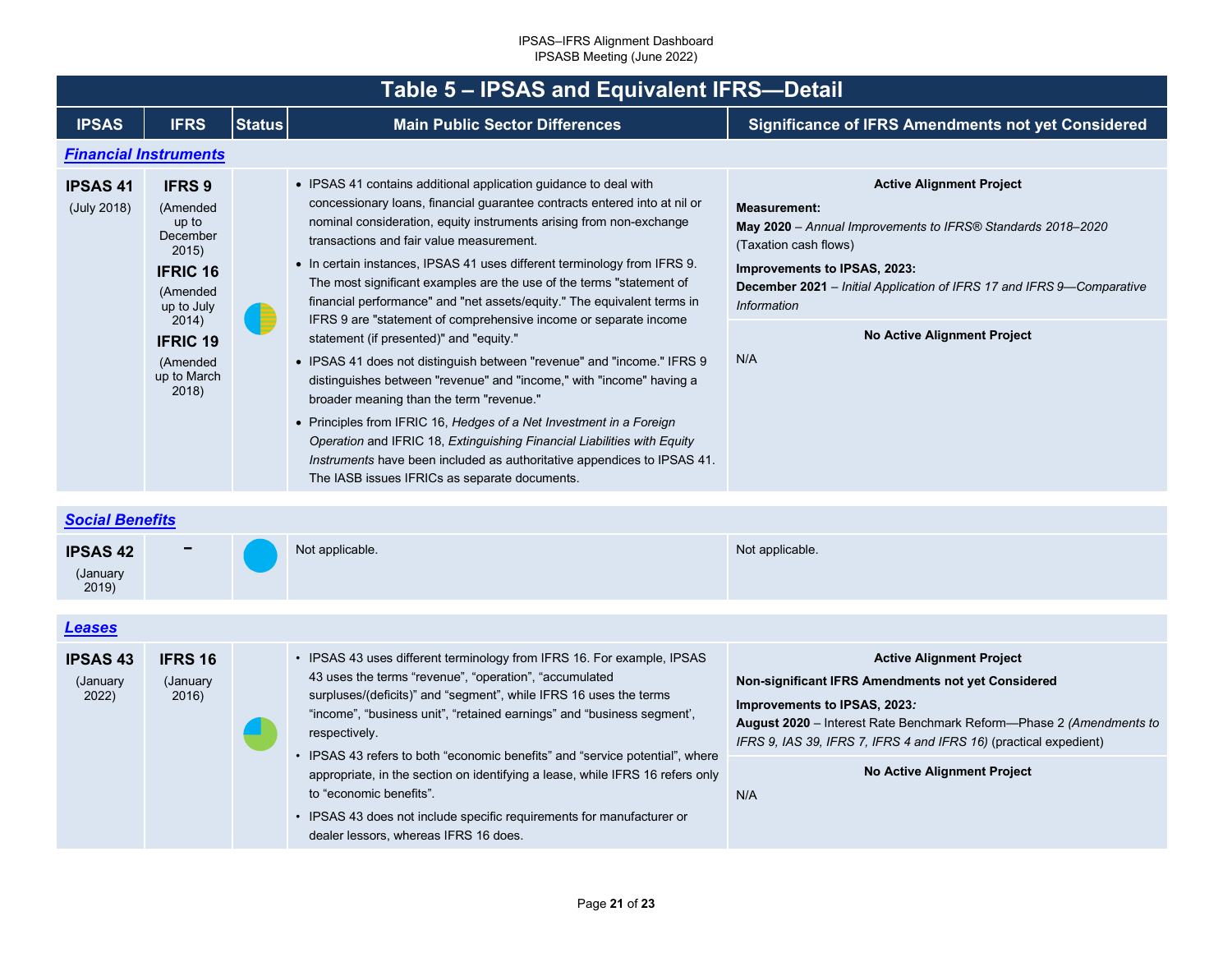<span id="page-21-1"></span><span id="page-21-0"></span>

|                                 | Table 5 - IPSAS and Equivalent IFRS-Detail |               |                                                                                                                                                                                                                                                                                                                                                                                                                                                                                                                                                                                                                                                                                                                                                                                                                                                                                                                                                                                                                                                                                                                                                                                 |                                                                                                                                                                                      |  |  |
|---------------------------------|--------------------------------------------|---------------|---------------------------------------------------------------------------------------------------------------------------------------------------------------------------------------------------------------------------------------------------------------------------------------------------------------------------------------------------------------------------------------------------------------------------------------------------------------------------------------------------------------------------------------------------------------------------------------------------------------------------------------------------------------------------------------------------------------------------------------------------------------------------------------------------------------------------------------------------------------------------------------------------------------------------------------------------------------------------------------------------------------------------------------------------------------------------------------------------------------------------------------------------------------------------------|--------------------------------------------------------------------------------------------------------------------------------------------------------------------------------------|--|--|
| <b>IPSAS</b>                    | <b>IFRS</b>                                | <b>Status</b> | <b>Main Public Sector Differences</b>                                                                                                                                                                                                                                                                                                                                                                                                                                                                                                                                                                                                                                                                                                                                                                                                                                                                                                                                                                                                                                                                                                                                           | <b>Significance of IFRS Amendments not yet Considered</b>                                                                                                                            |  |  |
|                                 |                                            |               | <b>Non-current Assets Held for Sale and Discontinued Operations</b>                                                                                                                                                                                                                                                                                                                                                                                                                                                                                                                                                                                                                                                                                                                                                                                                                                                                                                                                                                                                                                                                                                             |                                                                                                                                                                                      |  |  |
| <b>IPSAS 44</b><br>(April 2022) | <b>IFRS 5</b><br>(March 2004)              |               | • IPSAS 44 requires disclosure in the notes of the fair value of a non-current<br>asset (or disposal group) classified as held for sale if fair value is materially<br>different to the carrying amount;<br>• IPSAS 44 replaces the IFRS 5 definition of a cash-generating unit with the<br>definition of a cash-generating unit defined in IPSAS 26, Impairment of<br>Cash-Generating Assets;<br>. IPSAS 44, acknowledges that public sector combinations differ from<br>business combinations and can be either an acquisition or an amalgamation.<br>Therefore, IPSAS 44 requires assets acquired in a public sector<br>amalgamation that are to immediately be classified as held for sale to be<br>measured at the lower of carrying amount and fair value less costs to sell;<br>and<br>• IPSAS 44 uses different terminology in certain instances from IFRS 5. The<br>most significant examples are the use of the terms "operation", "public sector<br>combination", "revenue", "owner", "controlling entity" and "controlled entity".<br>The equivalent terms in IFRS 5 are "business", "business combination",<br>"income", "shareholder", "parent" and "subsidiary". | <b>Active Alignment Project</b><br>Non-significant IFRS Amendments not yet Considered<br>Improvements to IPSAS, 2023:<br><b>IFRIC 17. Distributions of Non-cash Assets to Owners</b> |  |  |

## *[Financial Reporting under the Cash Basis of Accounting](#page-2-38)*

| Cash               | $\overline{\phantom{0}}$ | Not applicable. | Not applicable. |
|--------------------|--------------------------|-----------------|-----------------|
| <b>Basis</b>       |                          |                 |                 |
| <b>IPSAS</b>       |                          |                 |                 |
| (November<br>2017) |                          |                 |                 |